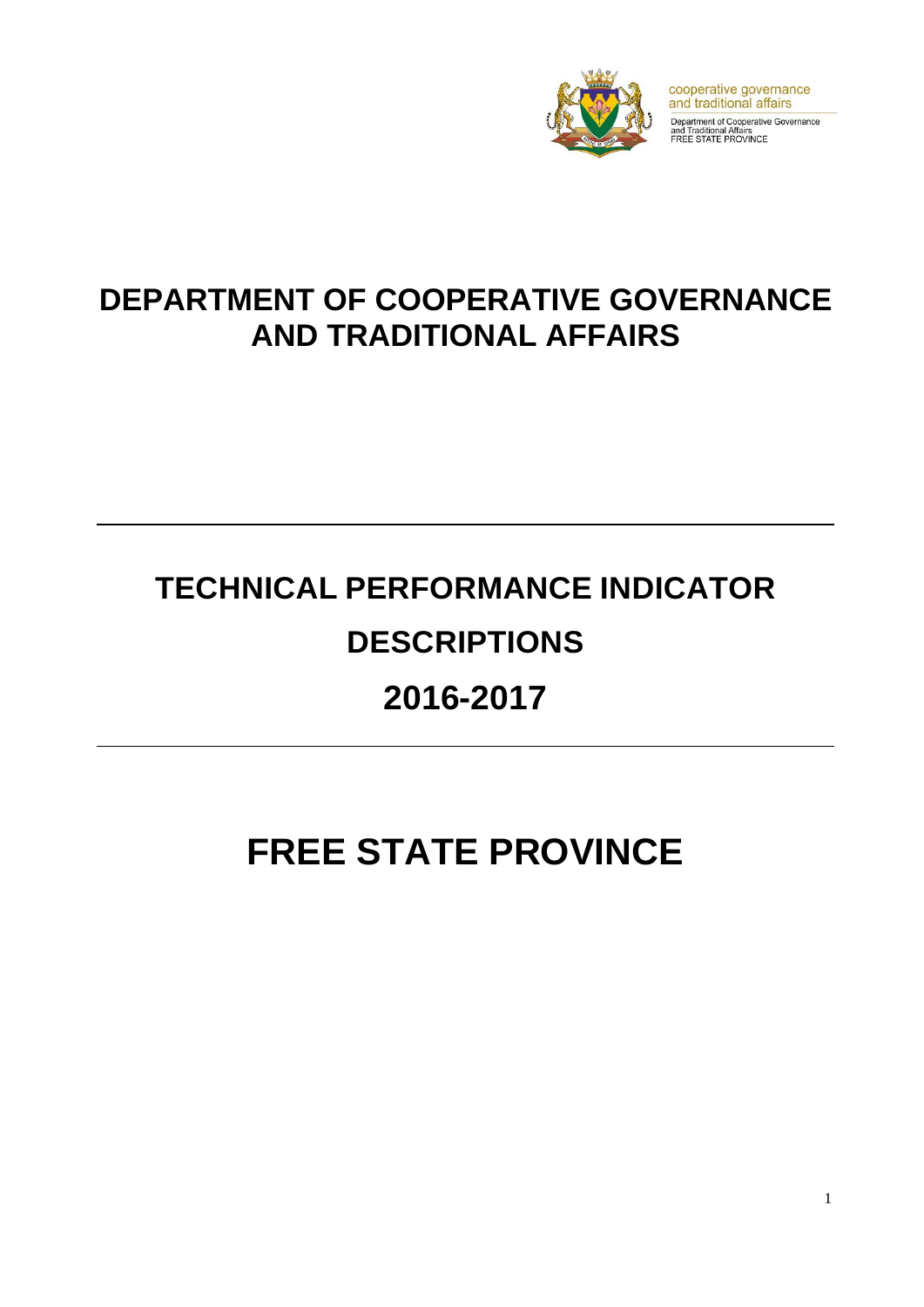# **PART D OF ANNUAL PERFROAMNCE PLAN 2016 - 2019**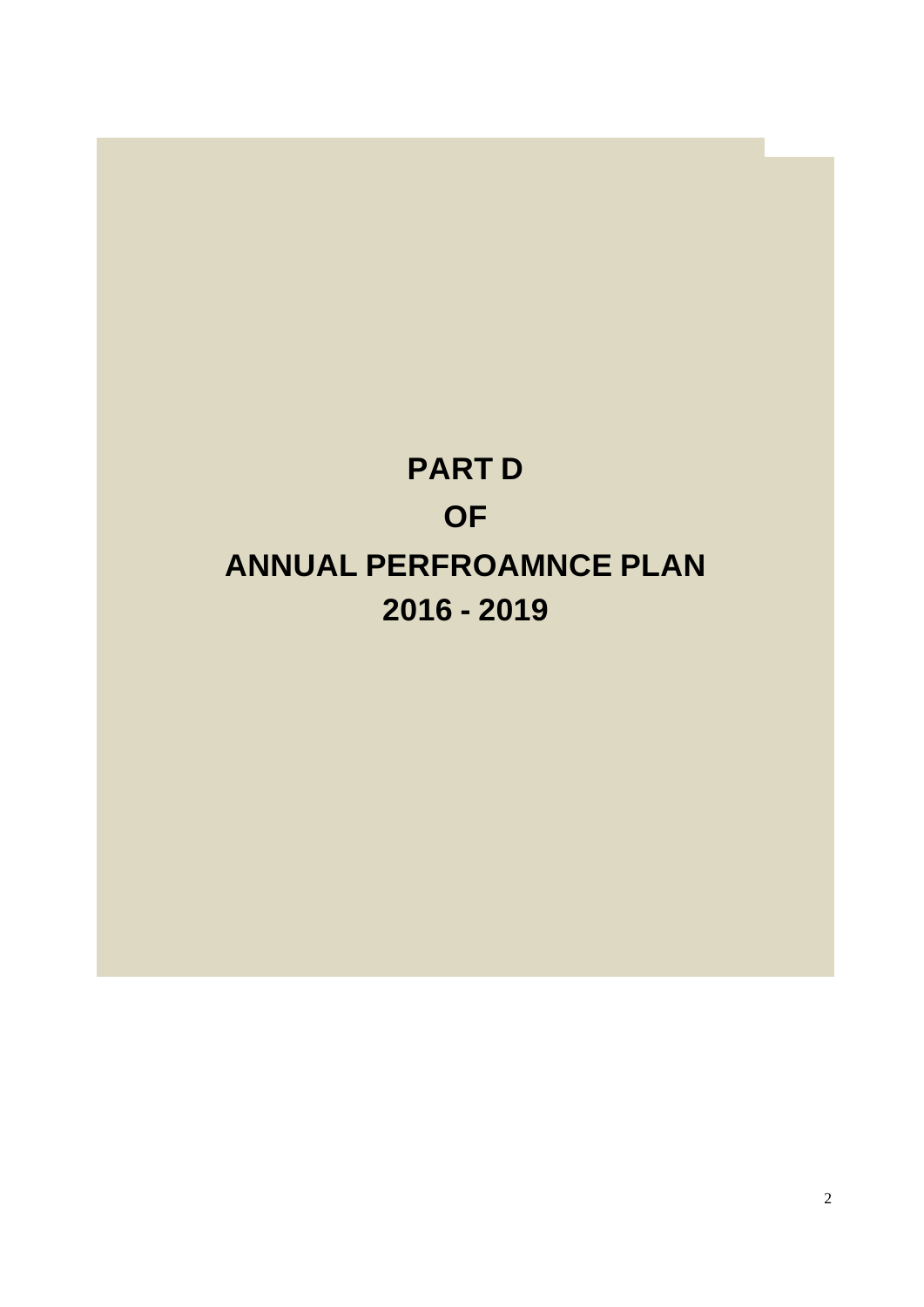## **PROGRAMME 1: ADMINISTRATION**

# **SUB-PROGRAMME: CORPORATE SERVICES**

| <b>Indicator title</b>                                  | Monitor the extent to which the Department complies with legal and other requirements as per the Management Performance Assessment Tool (MPAT)                   |
|---------------------------------------------------------|------------------------------------------------------------------------------------------------------------------------------------------------------------------|
| <b>Short definition</b>                                 | To ensure that the Department increasingly complies with legal and other requirements as per the Management Performance Assessment Tool                          |
| Purpose/importance                                      | A tool that collates existing management policy and guidelines into a framework of standards and indicators of good practice in order to promote a               |
|                                                         | common understanding of good management practice in the Department.                                                                                              |
| Source/collection of data                               | Quarterly signed-off reports reflecting the extent to which the Department complies with legal and other requirements as per MPAT                                |
| <b>Method of calculation</b><br><b>Data limitations</b> | Quantitative<br>Lack of cooperation from all identified role-players towards ensuring that the Department complies with legal and other requirements as per MPAT |
| Type of indicator                                       | Output                                                                                                                                                           |
| <b>Calculation type</b>                                 | Cumulative                                                                                                                                                       |
| <b>Reporting cycle</b>                                  | Quarterly                                                                                                                                                        |
| New indicator                                           | No                                                                                                                                                               |
| Desired performance                                     | The Department increasingly complies with legal and other requirements as per MPAT on at least Level 3                                                           |
| Indicator responsibility                                | Corporate Services (Departmental Planning and Performance Monitoring Directorate)                                                                                |
| <b>Indicator title</b>                                  | No. of information / training / induction sessions held within the Department towards improving the knowledge and understanding of employees on                  |
|                                                         | departmental policies:                                                                                                                                           |
|                                                         | • Batho Pele                                                                                                                                                     |
|                                                         | • Human Resources Management                                                                                                                                     |
|                                                         | • Skills Development                                                                                                                                             |
|                                                         | • Employee Health and Wellness                                                                                                                                   |
|                                                         | • Employee Relations and Discipline<br>• Planning, Monitoring and Evaluation of non-financial performance                                                        |
|                                                         | • Employee Performance Management                                                                                                                                |
|                                                         | • Job Profiling                                                                                                                                                  |
|                                                         | • Information Communication Technology                                                                                                                           |
|                                                         | Risk Management                                                                                                                                                  |
|                                                         | • Internal Audit                                                                                                                                                 |
|                                                         | • Security Management and Anti-Corruption<br>• Records Management                                                                                                |
|                                                         | • Budget - and Financial Management                                                                                                                              |
|                                                         | • Supply Chain Management                                                                                                                                        |
| <b>Short definition</b>                                 | Information session conducted for training and development of the personnel                                                                                      |
| Purpose/importance                                      | To improve all departmental personnel knowledge.                                                                                                                 |
| Source/collection of data                               | Agenda, Invitations, attendance register and the presentation of the session.                                                                                    |
| <b>Method of calculation</b>                            | Quantitative                                                                                                                                                     |
| <b>Data limitations</b>                                 | Unavailability of personnel to the workshops/information sessions                                                                                                |
| Type of indicator                                       | Output                                                                                                                                                           |
| <b>Calculation type</b><br><b>Reporting cycle</b>       | Cumulative<br>Quarterly                                                                                                                                          |
| New indicator                                           | No                                                                                                                                                               |
| <b>Desired performance</b>                              | The knowledge and understanding of all employees in the Department on matters related to Programme 1 are continuously improved towards improving                 |
|                                                         | the overall functioning of the Department                                                                                                                        |
| Indicator responsibility                                | Corporate Services (Departmental Planning and Performance Monitoring Directorate)                                                                                |
| Indicator title                                         | No. of identified operations improved through business process mapping                                                                                           |
| <b>Short definition</b>                                 | The process mapping of services                                                                                                                                  |
| Purpose/importance                                      | To map the process procedure and responsibility of services rendered in the Department.                                                                          |
| Source/collection of data                               | Updated and comprehensive BPMs/SoPs signed-off by the relevant manager                                                                                           |
| <b>Method of calculation</b>                            | Quantitative                                                                                                                                                     |
| <b>Data limitations</b>                                 | Lack of cooperation from programme managers                                                                                                                      |
| Type of indicator                                       | Output                                                                                                                                                           |
| <b>Calculation type</b>                                 | Cumulative                                                                                                                                                       |
| <b>Reporting cycle</b><br>New indicator                 | Quarterly<br>No                                                                                                                                                  |
| <b>Desired performance</b>                              | BPM's are in place forall Departmental services                                                                                                                  |
| Indicator responsibility                                | Departmental Planning and Performance Monitoring Directorate                                                                                                     |
|                                                         |                                                                                                                                                                  |
| <b>Indicator title</b>                                  | Monitor the non-financial performance of the Department as per the Annual Performance Plan                                                                       |
| <b>Short definition</b>                                 | Develop a report on the non-financial performance as per Annual Performance Plan of the Department.                                                              |
| Purpose/importance                                      | To assess the non-financial performance of the Department as per Annual Performance Plan.                                                                        |
| Source/collection of data                               | Signed-off quarterly non-financial performance reports submitted to the HoD                                                                                      |
| <b>Method of calculation</b>                            | Quantitative                                                                                                                                                     |
| <b>Data limitations</b><br>Type of indicator            | Non submission of the non financial performance information by the directorate's managers<br>Output                                                              |
| <b>Calculation type</b>                                 | Cumulative                                                                                                                                                       |
| <b>Reporting cycle</b>                                  | Quarterly                                                                                                                                                        |
| New indicator                                           | No                                                                                                                                                               |
| Desired performance                                     | Report effectively and credible as planned in the Departmental Annual Performance Plan.                                                                          |
| Indicator responsibility                                | Departmental Planning and Performance Monitoring Directorate                                                                                                     |
| Indicator title                                         | Monitor the extent to which critical vacancies are filled                                                                                                        |
| Short definition                                        | Vacancies critical for service delivery in the Department                                                                                                        |
| Purpose/importance                                      | To address the service delivery expectations                                                                                                                     |
| Source/collection of data                               |                                                                                                                                                                  |
|                                                         |                                                                                                                                                                  |
| <b>Method of calculation</b>                            | Signed-off reports submitted to the HoD, reflecting the extent to which critical vacancies are filled<br>Quantitative                                            |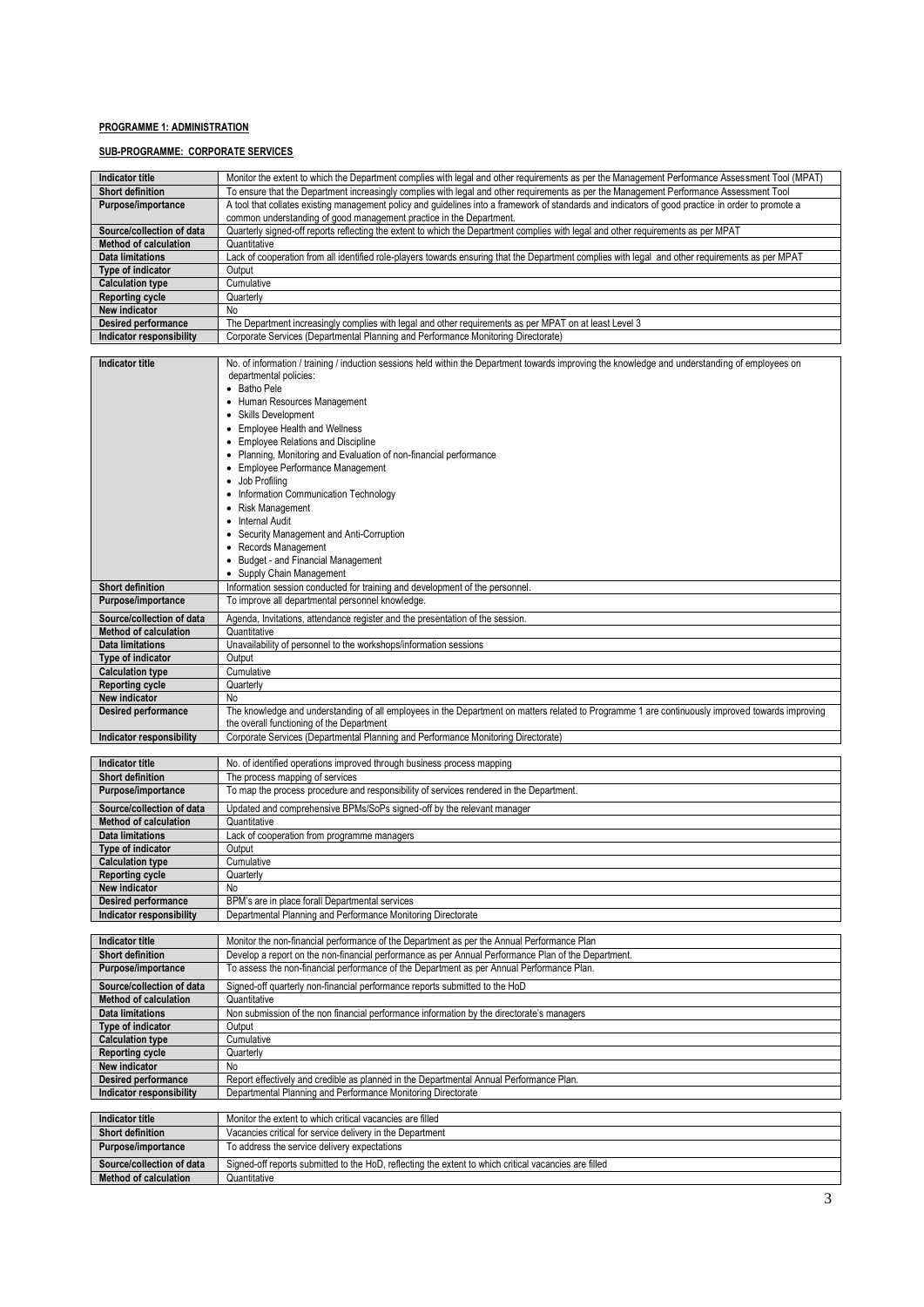| <b>Data limitations</b>                                   | Shortage of funds for the filling of critical posts in the Department.                                                                                                                                                                                                                      |
|-----------------------------------------------------------|---------------------------------------------------------------------------------------------------------------------------------------------------------------------------------------------------------------------------------------------------------------------------------------------|
| Type of indicator                                         | Output                                                                                                                                                                                                                                                                                      |
| <b>Calculation type</b>                                   | Cumulative                                                                                                                                                                                                                                                                                  |
| <b>Reporting cycle</b>                                    | Quarterly                                                                                                                                                                                                                                                                                   |
| New indicator                                             | No                                                                                                                                                                                                                                                                                          |
| Desired performance                                       | Filling of critical vacancies for the Department.                                                                                                                                                                                                                                           |
| Indicator responsibility                                  | Human Resources Management and - Development Directorate                                                                                                                                                                                                                                    |
|                                                           |                                                                                                                                                                                                                                                                                             |
| <b>Indicator title</b>                                    | Monitor the extent to which employees are accommodated in reasonable functional accommodation                                                                                                                                                                                               |
| <b>Short definition</b>                                   | Provision of adequate and compliance of office accommodation                                                                                                                                                                                                                                |
| Purpose/importance                                        | To enures that offices are complienced with the prescribed regulations                                                                                                                                                                                                                      |
| Source/collection of data                                 |                                                                                                                                                                                                                                                                                             |
|                                                           | Signed-off reports submitted to the HoD, reflecting the extent to which departmental employees are accommodated in reasonable functional<br>accommodation in line with OHS requirements                                                                                                     |
| <b>Method of calculation</b>                              | Quantitative                                                                                                                                                                                                                                                                                |
| <b>Data limitations</b>                                   | Unavailability of physical building structure                                                                                                                                                                                                                                               |
| Type of indicator                                         | Output                                                                                                                                                                                                                                                                                      |
| <b>Calculation type</b>                                   | Cumulative                                                                                                                                                                                                                                                                                  |
| <b>Reporting cycle</b>                                    | 6-Monthly                                                                                                                                                                                                                                                                                   |
| New indicator                                             | No                                                                                                                                                                                                                                                                                          |
| Desired performance                                       | Adequate and reasonable office space is available towards accommodating all departmental employees as well as newly-appointed employees                                                                                                                                                     |
| Indicator responsibility                                  | <b>Auxiliary Support Services</b>                                                                                                                                                                                                                                                           |
|                                                           |                                                                                                                                                                                                                                                                                             |
| <b>Indicator title</b>                                    | Monitor the extent to which departmental records are kept and maintained in accordance with the Department's Record Management System                                                                                                                                                       |
| <b>Short definition</b>                                   | Outlining the importance of effective and efficient record management system                                                                                                                                                                                                                |
| Purpose/importance                                        | To give an overview on the stutas of records management system.                                                                                                                                                                                                                             |
| Source/collection of data                                 | Signed-off reports submitted to the HoD, reflecting the extent to which departmental records are kept and maintained in accordance with the                                                                                                                                                 |
|                                                           | Department's Record Management System                                                                                                                                                                                                                                                       |
| <b>Method of calculation</b>                              | Quantitative                                                                                                                                                                                                                                                                                |
| <b>Data limitations</b>                                   | Unavailability of record management system to be used.                                                                                                                                                                                                                                      |
| Type of indicator                                         | Output                                                                                                                                                                                                                                                                                      |
| <b>Calculation type</b>                                   | Cumulative                                                                                                                                                                                                                                                                                  |
| <b>Reporting cycle</b>                                    | 6-Monthly                                                                                                                                                                                                                                                                                   |
| New indicator                                             | No                                                                                                                                                                                                                                                                                          |
| <b>Desired performance</b>                                | Well established record management system for the department                                                                                                                                                                                                                                |
| Indicator responsibility                                  | <b>Auxiliary Support Services</b>                                                                                                                                                                                                                                                           |
|                                                           |                                                                                                                                                                                                                                                                                             |
| <b>Indicator title</b>                                    | Monitor the extent to which Audit Action Plans are successfully implemented                                                                                                                                                                                                                 |
| Short definition                                          | Submission of monthly, quarterly and bi-annual audit action plans                                                                                                                                                                                                                           |
| Purpose/importance                                        | It monitor corrective actions of components in the Department and verifies actions achieved against supporting dcuments, submits to the CFO verified<br>and updated action plans are also reported to the Shared Audit Committee to allow them to exercise their overshight responsibility. |
|                                                           |                                                                                                                                                                                                                                                                                             |
| Source/collection of data                                 | Signed-off reports submitted to the CFO, reflecting the extent to which corrective action plans are implemented in the Department                                                                                                                                                           |
| <b>Method of calculation</b>                              | Quantitative                                                                                                                                                                                                                                                                                |
| <b>Data limitations</b>                                   | Unavailability of supporting documentation                                                                                                                                                                                                                                                  |
| Type of indicator                                         | Output                                                                                                                                                                                                                                                                                      |
| <b>Calculation type</b>                                   | Cumulative                                                                                                                                                                                                                                                                                  |
| <b>Reporting cycle</b>                                    | Monthly, quarterly and bi-annual                                                                                                                                                                                                                                                            |
| New indicator                                             | No                                                                                                                                                                                                                                                                                          |
| Desired performance                                       | Monitoring and verificationof corrective action plans implemented.                                                                                                                                                                                                                          |
| Indicator responsibility                                  | Internal Audit Directorate                                                                                                                                                                                                                                                                  |
| <b>Indicator title</b>                                    | Monitor the extent to which the Department complies with KCM standards                                                                                                                                                                                                                      |
| <b>Short definition</b>                                   |                                                                                                                                                                                                                                                                                             |
| Purpose/importance                                        | Ensure that the Department report on all KCM indicators as included in the KCM report on an expectable level.<br>To ensure that indicators are implemented to increase financial management and internal controls.                                                                          |
|                                                           |                                                                                                                                                                                                                                                                                             |
| Source/collection of data<br><b>Method of calculation</b> | Signed-off KCM reports and proof that it was submitted to PT within the required time-frames                                                                                                                                                                                                |
| <b>Data limitations</b>                                   | Quantitative<br>Non- submission of inputs from Programmes                                                                                                                                                                                                                                   |
| Type of indicator                                         | Output                                                                                                                                                                                                                                                                                      |
| <b>Calculation type</b>                                   | Cumulative                                                                                                                                                                                                                                                                                  |
| <b>Reporting cycle</b>                                    | Quarterly                                                                                                                                                                                                                                                                                   |
| New indicator                                             | No                                                                                                                                                                                                                                                                                          |
| Desired performance                                       | To achieve a 100% submission of documentation and a acceptable rate of compliance with implementation of controls                                                                                                                                                                           |
| Indicator responsibility                                  | Office of the CFO                                                                                                                                                                                                                                                                           |
|                                                           |                                                                                                                                                                                                                                                                                             |
| <b>Indicator title</b>                                    | Monitor budget spending versus cash flow projections                                                                                                                                                                                                                                        |
| Short definition                                          | Ensure that weekly and monthly spending are within the budget and cash available set limits.                                                                                                                                                                                                |
| Purpose/importance                                        | To ensure that no overspending on the budget or bank account occurs.                                                                                                                                                                                                                        |
| Source/collection of data                                 | Monthly cash flow projections submitted to Programme / Responsibility Managers. Monthly signed-off budget expenditure reports submitted to the HoD.                                                                                                                                         |
| <b>Method of calculation</b>                              | Quantitative                                                                                                                                                                                                                                                                                |
| <b>Data limitations</b>                                   | Non submission of cash flow requests by Programmes. Less cash allocated to the Department by Treasury than requested                                                                                                                                                                        |
| Type of indicator                                         | Output                                                                                                                                                                                                                                                                                      |
| <b>Calculation type</b>                                   | Cumulative                                                                                                                                                                                                                                                                                  |
| <b>Reporting cycle</b>                                    | Monthly                                                                                                                                                                                                                                                                                     |
| New indicator                                             | No                                                                                                                                                                                                                                                                                          |
| <b>Desired performance</b>                                | To stay within the monthly cash flow allocations as received from Provincial Treasury.                                                                                                                                                                                                      |
| Indicator responsibility                                  | Financial Management Services Directorate                                                                                                                                                                                                                                                   |
|                                                           |                                                                                                                                                                                                                                                                                             |
| <b>Indicator title</b>                                    | Monitor the extent to which invoices are paid within 30 days                                                                                                                                                                                                                                |
| Short definition                                          | All payments of suppliers are done within 30 days                                                                                                                                                                                                                                           |
| Purpose/importance<br>Source/collection of data           | To ensure that suppliers are paid after the service has been rendered within 30 days.<br>Invoice Tracking System accurately reflecting the extent to which invoices are paid within 30 days after receipt of such invoices                                                                  |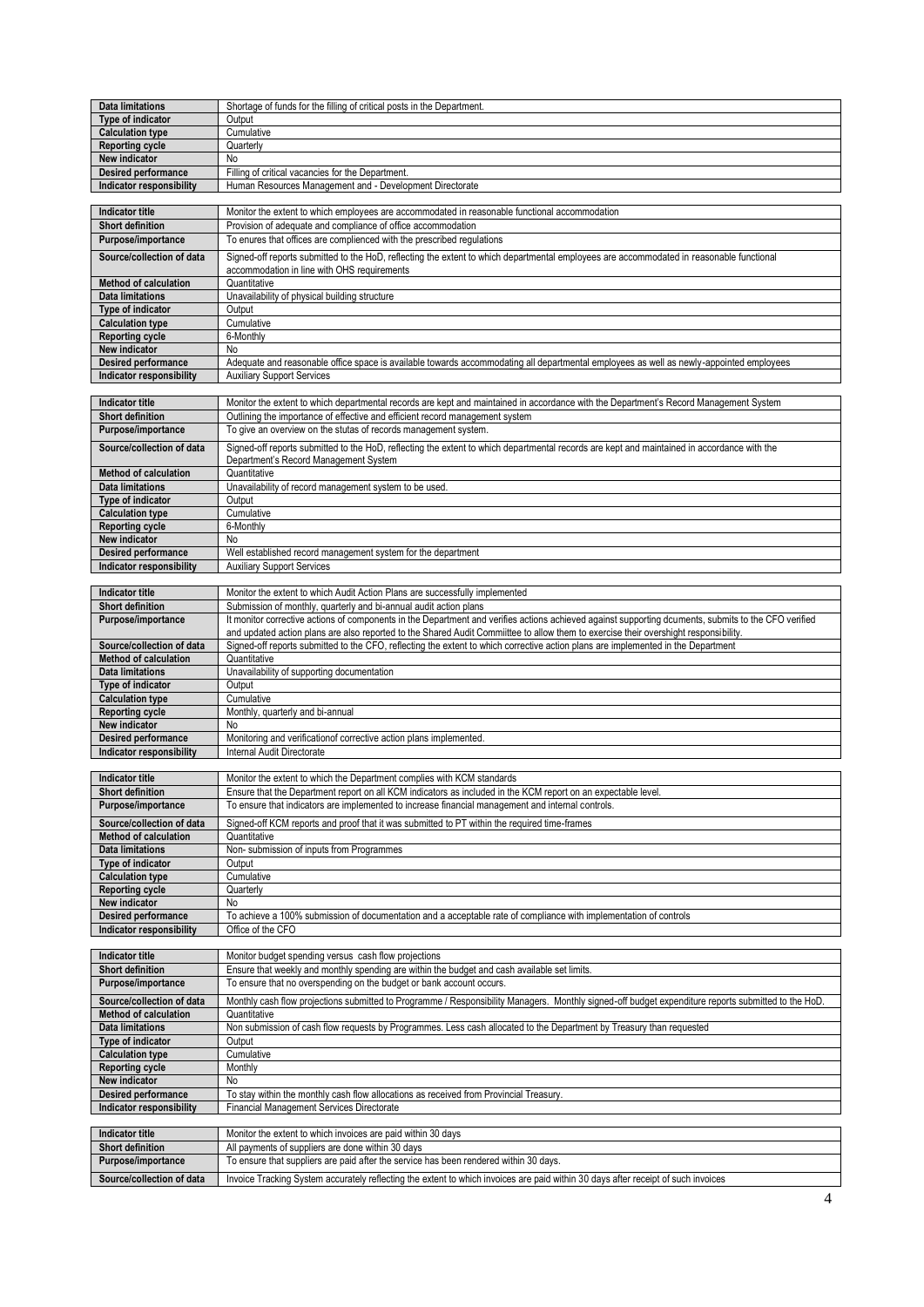| Quantitative                                    |
|-------------------------------------------------|
| Unavailability of cash                          |
| Output                                          |
| Cumulative                                      |
| Monthly                                         |
| No                                              |
| All service providers are fully paid.           |
| Supply Chain - and Asset Management Directorate |
|                                                 |

| Indicator title              | Monitor irregular, unauthorized and wasteful expenditure                                                                                            |
|------------------------------|-----------------------------------------------------------------------------------------------------------------------------------------------------|
| <b>Short definition</b>      | Register, investigate, report and finalise all cases of irregular, unauthorized and fruitless and wasteful expenditure identified in the department |
| Purpose/importance           | To ensure compliance to financial legislative requirements                                                                                          |
| Source/collection of data    | Updated register reflecting irregular, unauthorized and wasteful expenditure and proof of actions taken to prevent such expenditure                 |
| <b>Method of calculation</b> | Quantitative                                                                                                                                        |
| <b>Data limitations</b>      | Non-submission of information by Programmes.                                                                                                        |
| Type of indicator            | Output                                                                                                                                              |
| <b>Calculation type</b>      | Cumulative                                                                                                                                          |
| <b>Reporting cycle</b>       | Monthly                                                                                                                                             |
| New indicator                | No                                                                                                                                                  |
| <b>Desired performance</b>   | To investigate and finalise all cases of irregular, unauthorized and fruitless and wasteful expenditure within the applicable timeframes            |
| Indicator responsibility     | Financial Control Sub-Directorate                                                                                                                   |

#### **PROGRAMME 2: LOCAL GOVERNANCE**

# **SUB-PROGRAMME: MUNICIPAL ADMINISTRATION**

| <b>Indicator title</b>       | No. of municipalities assisted and supported towards customizing and/or adopting municipal by-laws                                                                                                                                                  |
|------------------------------|-----------------------------------------------------------------------------------------------------------------------------------------------------------------------------------------------------------------------------------------------------|
| <b>Short definition</b>      | To assist municipalities towards customizing and/or adopting municipal by-laws as required in terms of sec 12 and 13 of Municipal Systems Act.                                                                                                      |
| Purpose/importance           | This indicators measures the extent to which the Department assists and support municipalities towards customizing and/or adopting standardized                                                                                                     |
|                              | municipal by-laws towards complying with Sections 12 and 13 of the Municipal Systems Act                                                                                                                                                            |
| Source/collection of data    | Attendance registers and minutes reflecting meetings held with municipalities towards rendering assistance and/or support and/or signed reports<br>submitted to the HoD on the status of support and assistance rendered to municipalities          |
| <b>Method of calculation</b> | Quantitative                                                                                                                                                                                                                                        |
| <b>Data limitations</b>      | Non-adoption of municipal by-laws by Municipal Councils / Lack of cooperation from municipalities to commence with process of customization / adoption                                                                                              |
|                              | of by-laws                                                                                                                                                                                                                                          |
| Type of indicator            | Output Indicator                                                                                                                                                                                                                                    |
| <b>Calculation type</b>      | Cumulative                                                                                                                                                                                                                                          |
| <b>Reporting cycle</b>       | Quarterly                                                                                                                                                                                                                                           |
| New indicator                | No                                                                                                                                                                                                                                                  |
| <b>Desired performance</b>   | All municipalities customize and adopt Municipal By-Laws as required in terms of Sections 12 and 13 of the Municipal Systems Act                                                                                                                    |
| Indicator responsibility     | Municipal Administration (Legal services and Municipal Policy and Advice Directorate)                                                                                                                                                               |
|                              |                                                                                                                                                                                                                                                     |
| <b>Indicator title</b>       | No. of municipalities supported on the implementation of municipal by-laws.                                                                                                                                                                         |
| <b>Short definition</b>      | To support municipalities on the implementation of municipal by-laws through the development of a guide                                                                                                                                             |
| Purpose/importance           | Support provided to municipalities to develop and implement strategies and plans aimed at eliminating incidences of unethical conduct in terms of the<br>Anti-corruption Strategy through facilitation of workshops / training / awareness campaign |
| Source/collection of data    | Invitations / agendas / minutes / attendance registers of workshops / meetings held with municipalities on the development and/or implementation of a                                                                                               |
|                              | guide informing the implementation of municipal by-laws                                                                                                                                                                                             |
| <b>Method of calculation</b> | Quantitative                                                                                                                                                                                                                                        |
| <b>Data limitations</b>      | Lack of participation by municipalities during the development phase                                                                                                                                                                                |
| Type of indicator            | Output Indicator                                                                                                                                                                                                                                    |
| <b>Calculation type</b>      | Non-cumulative                                                                                                                                                                                                                                      |
| <b>Reporting cycle</b>       | Annually                                                                                                                                                                                                                                            |
| New indicator                | New                                                                                                                                                                                                                                                 |
| Desired performance          | All municipalities implement by-laws once adopted by Municipal Councils                                                                                                                                                                             |
| Indicator responsibility     | Municipal Administration (Legal services and Municipal Policy and Advice Directorate)                                                                                                                                                               |
| <b>Indicator title</b>       | Monitor the extent to which municipalities successfully implement remedial actions towards addressing forensic investigation findings                                                                                                               |
| <b>Short definition</b>      | Supporting the municipalities to implement forensic investifgation findings                                                                                                                                                                         |
| Purpose/importance           | To ensure compliance with the findings of the forensic invistigators.                                                                                                                                                                               |
| Source/collection of data    | Signed-off report reflecting the extent to which municipalities successfully implement remedial actions towards addressing forensic investigation findings                                                                                          |
| <b>Method of calculation</b> | Quantitative                                                                                                                                                                                                                                        |
| <b>Data limitations</b>      | Lack of cooperation from municipalities to provide accurate, signed-off information within the required time-frames                                                                                                                                 |
| Type of indicator            | Output Indicator                                                                                                                                                                                                                                    |
| <b>Calculation type</b>      | Non-cumulative                                                                                                                                                                                                                                      |
| <b>Reporting cycle</b>       | Annually                                                                                                                                                                                                                                            |
| New indicator                | New - B2B 10 Point Plan                                                                                                                                                                                                                             |
| Desired performance          | Full implementation of the forensic findings in local municipalities                                                                                                                                                                                |
| Indicator responsibility     | Municipal Administration (Legal services and Municipal Policy and Advice Directorate)                                                                                                                                                               |
|                              |                                                                                                                                                                                                                                                     |
| <b>Indicator title</b>       | Report produced with suitable proposals towards assisting identified weaker local municipalities towards improved service delivery                                                                                                                  |
| <b>Short definition</b>      | Develop a framework to assist weaker identified municipalities with rgards to the issues of service delivery                                                                                                                                        |
| Purpose/importance           | Assist weaker municipalities and the ensure efeective governance.                                                                                                                                                                                   |
| Source/collection of data    | Signed-off report with proposals to assist identified weaker municipalities towards improved service delivery produced for consideration by the HoD                                                                                                 |
| <b>Method of calculation</b> | Quantitative                                                                                                                                                                                                                                        |
| <b>Data limitations</b>      | <b>Budget constraints</b>                                                                                                                                                                                                                           |
| Type of indicator            | Output indicator                                                                                                                                                                                                                                    |
| <b>Calculation type</b>      | Non-cumulative                                                                                                                                                                                                                                      |
| <b>Reporting cycle</b>       | Annually                                                                                                                                                                                                                                            |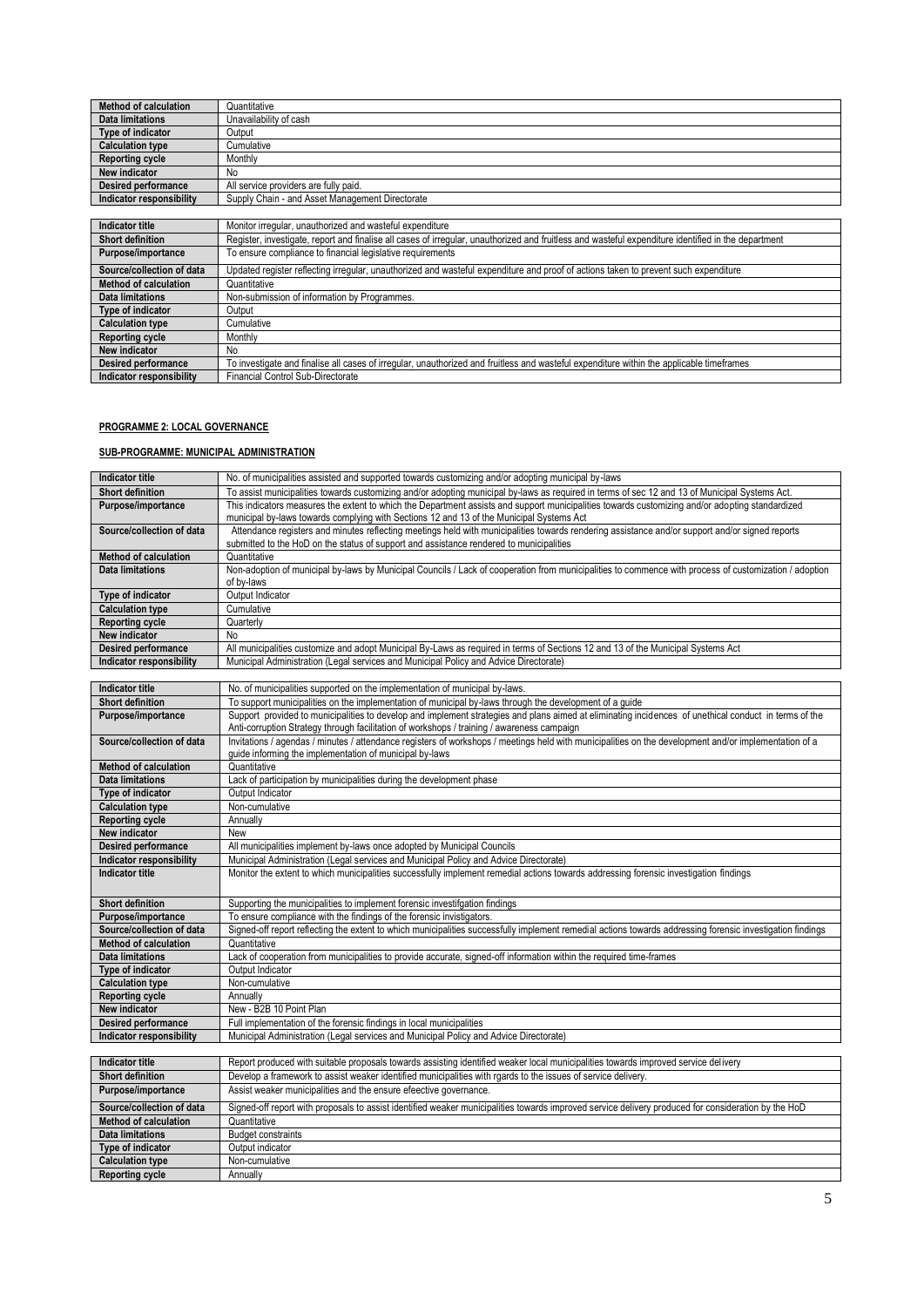| New<br><sup>,</sup> indicator | *Plan<br>- B2B<br>$\overline{10}$<br>New<br>Point<br>. ש                                                             |
|-------------------------------|----------------------------------------------------------------------------------------------------------------------|
| <b>Desired performance</b>    | Reduce the<br>r municipalities<br>number<br>weaker<br>.                                                              |
| responsibility<br>Indicator   | - -<br>I services and Municipal<br>-<br>Policy<br>Advice Directorate)<br>Municipal Administration<br>≀and.<br>(Legal |

# **SUB-PROGRAMME MUNICIPAL PERFORMANCE MONITORING**

| <b>Indicator title</b>       | Number of municipalities supported to comply with MSA regulations (in relation to the filling of their top 4 posts) (Sub-outcome 3, Action 6)    |
|------------------------------|--------------------------------------------------------------------------------------------------------------------------------------------------|
| <b>Short definition</b>      | Issue a circular/notice/guideline to the respective municipality detailing steps to be undertaken in the filling of the senior manager positions |
|                              | Develop a report on compliance of municipalities with the Regulations on appointment of                                                          |
|                              | Assist and support municipalities through meetings and workshops to interpret and apply the Regulations                                          |
|                              | Intervene where municipalities do not comply and provide support (support differs from province to province)                                     |
| Purpose/importance           | To promote the appointment of competent and suitably qualified senior managers                                                                   |
| Source/collection of data    | Municipal reports on compliance                                                                                                                  |
| <b>Method of calculation</b> | Quantitative                                                                                                                                     |
| Data limitations             | Non submission of reports by municipalities                                                                                                      |
| Type of indicator            | Output                                                                                                                                           |
| <b>Calculation type</b>      | Cumulative                                                                                                                                       |
| <b>Reporting cycle</b>       | Quarterly                                                                                                                                        |
| New indicator                | No                                                                                                                                               |
| <b>Desired performance</b>   | Improved institutional and administrative capability to effectively perform and deliver services                                                 |
| Indicator responsibility     | Municipal Performance Monitoring                                                                                                                 |

| <b>Indicator title</b>       | Number of municipalities supported to institutionalize performance management system (PMS)                                              |
|------------------------------|-----------------------------------------------------------------------------------------------------------------------------------------|
|                              |                                                                                                                                         |
| <b>Short definition</b>      | Assist municipalities to develop and implement PMS core components to manage institutional performance.                                 |
| Purpose/importance           | Improve service delivery and accountability in terms of Chapter 6 of the MSA and Municipal Planning and Performance Regulations of 2001 |
| Source/collection of data    | Reports from municipalities PMS audit reports, PMS assessment tool                                                                      |
| <b>Method of calculation</b> | Quantitative                                                                                                                            |
| Data limitations             | Municipalities not cooperative, Non-compliance to the legislation by municipalities                                                     |
| Type of indicator            | Output                                                                                                                                  |
| <b>Calculation type</b>      | Cumulative                                                                                                                              |
| <b>Reporting cycle</b>       | Quarterly                                                                                                                               |
| New indicator                | No                                                                                                                                      |
| <b>Desired performance</b>   | All municipalities implementing functional PMS                                                                                          |
| Indicator responsibility     | Municipal Performance Monitoring                                                                                                        |

| <b>Indicator title</b>          | Number of municipal performance reports compiled as per the requirements of Section 47 of the MSA                                                                                                                                                                                                                                 |
|---------------------------------|-----------------------------------------------------------------------------------------------------------------------------------------------------------------------------------------------------------------------------------------------------------------------------------------------------------------------------------|
| <b>Short definition</b>         | The consolidated annual municipal performance report is a legal requirement in Section 47 of the Municipal Systems Act which requires the MEC for<br>local government to compile and submit to provincial legislature and Minister for Local Government.                                                                          |
| Purpose/importance              | To put in place provincial mechanisms to organize, consolidate and interpret primary data collected from municipalities or secondary data sources to<br>develop a consolidated municipal performance report and to monitor municipal performance in order to identify gaps, interventions and support on<br>municipal performance |
| Source/collection of data       | Quarterly and Annual Municipal reports (section 46) and secondary data from sector departments                                                                                                                                                                                                                                    |
| <b>Method of calculation</b>    | Quantitative                                                                                                                                                                                                                                                                                                                      |
| Data limitations                | Credibility of data and non submission of performance reports                                                                                                                                                                                                                                                                     |
| <b>Type of indicator</b>        | Output                                                                                                                                                                                                                                                                                                                            |
| <b>Calculation type</b>         | Non cumulative                                                                                                                                                                                                                                                                                                                    |
| <b>Reporting cycle</b>          | Annual                                                                                                                                                                                                                                                                                                                            |
| New indicator                   | No.                                                                                                                                                                                                                                                                                                                               |
| <b>Desired performance</b>      | Consolidated annual performance report                                                                                                                                                                                                                                                                                            |
| <b>Indicator responsibility</b> | Municipal Performance Monitoring                                                                                                                                                                                                                                                                                                  |

| Indicator title              | Monitor the extent to which the top 4 posts are filled within municipalities                                                                                                                                                                                                                                                                                                                                                                                                                                                                                  |
|------------------------------|---------------------------------------------------------------------------------------------------------------------------------------------------------------------------------------------------------------------------------------------------------------------------------------------------------------------------------------------------------------------------------------------------------------------------------------------------------------------------------------------------------------------------------------------------------------|
| <b>Short definition</b>      | Support municipalities to comply with the MSA Regulations dealing with the appointment of and conditions of employment for senior managers.<br>a.<br>Consolidate and evaluate signed-off information received from municipalities on the appointment of senior managers and assess processes that<br>b.<br>municipalities follow during the appointment of senior managers.<br>Develop and submit a report with appropriate recommendations on the extent to which municipalities comply with the Regulations on the<br>C.<br>appointment of senior managers. |
| Purpose/importance           | This indicator measures the extent to which municipalities comply with the MSA Regulations when filling vacant senior management posts with<br>competent and suitably qualified senior managers, which will in turn result in municipalities creating institutional stability, applying effective recruitment<br>processes and practices and professionalizing local government.                                                                                                                                                                              |
| Source/collection of data    | Departmental (signed-off) report dealing with the extent to which municipalities comply with the MSA Regulations when filling vacant senior management<br>posts.<br>Municipal (signed-off) reports on the extent to which senior management posts are filled within municipalities in line with the provisions of the MSA<br>Regulations.                                                                                                                                                                                                                     |
| <b>Method of calculation</b> | Quantitative                                                                                                                                                                                                                                                                                                                                                                                                                                                                                                                                                  |
| <b>Data limitations</b>      | Non-submission of reports by municipalities; non-compliance with provisions of MSA during the appointment of Senior Managers                                                                                                                                                                                                                                                                                                                                                                                                                                  |
| <b>Type of indicator</b>     | Output                                                                                                                                                                                                                                                                                                                                                                                                                                                                                                                                                        |
| <b>Calculation type</b>      | Non-cumulative                                                                                                                                                                                                                                                                                                                                                                                                                                                                                                                                                |
| <b>Reporting cycle</b>       | Quarterly                                                                                                                                                                                                                                                                                                                                                                                                                                                                                                                                                     |
| New indicator                | No                                                                                                                                                                                                                                                                                                                                                                                                                                                                                                                                                            |
| Desired performance          | All municipalities appoint and fill senior manager posts with competent and suitable quality senior managers in compliance with the MSA and<br>Regulations                                                                                                                                                                                                                                                                                                                                                                                                    |
| Indicator responsibility     | Municipal Performance Monitoring                                                                                                                                                                                                                                                                                                                                                                                                                                                                                                                              |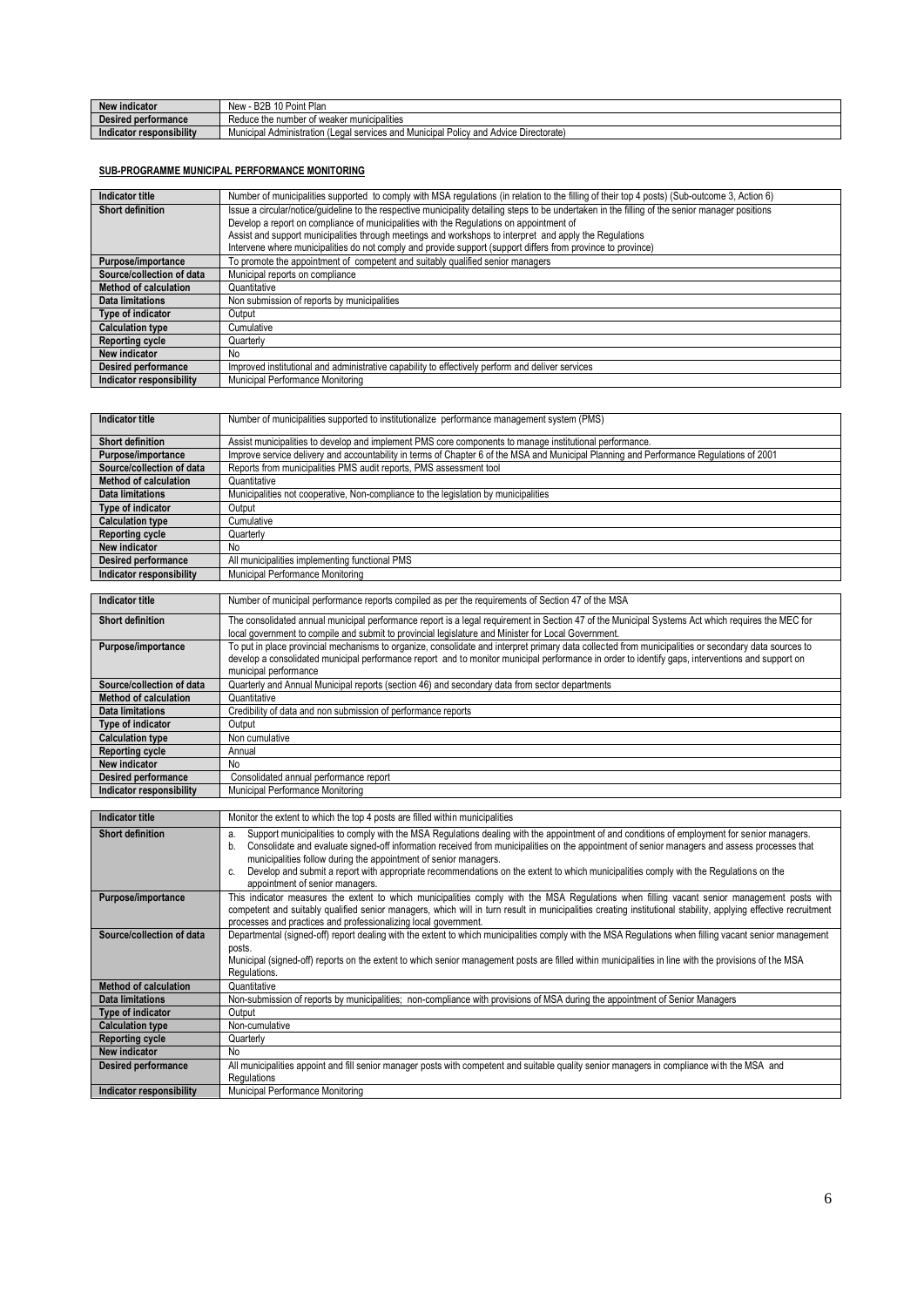| <b>Indicator title</b>       | Monitor the institutionalization of the Performance Management System within municipalities                                                        |
|------------------------------|----------------------------------------------------------------------------------------------------------------------------------------------------|
| <b>Short definition</b>      | Issue a circular/notice/quideline to all municipalities detailing the steps to be followed in development and implementing a Performance<br>a.     |
|                              | Management System                                                                                                                                  |
|                              | Assist and support municipalities, through meetings and/or workshops, towards developing and/or implementation a Performance Management<br>b.      |
|                              | System (support differs from province to province, depending on specific circumstances)                                                            |
|                              | Liaise and, if necessary, intervene in municipalities who have not developed and/or implemented a Performance Management System<br>c.              |
|                              | Develop and submit a report on the extent to which municipalities have developed and/or implemented a Performance Management System<br>d.          |
| Purpose/importance           | This indicator measures the extent to which municipalities have developed and/or implemented a Performance Management System towards planning      |
|                              | and management institutional performance in terms of Chapter 6 of the MSA and the Municipal Planning and Performance Regulations of 2001           |
| Source/collection of data    | Departmental (signed-off) report dealing with the extent to which municipalities have developed and/or implemented a Performance Management System |
|                              | towards complying with Chapter 6 of the MSA.                                                                                                       |
| <b>Method of calculation</b> | Quantitative                                                                                                                                       |
| Data limitations             | Municipalities not cooperative, Non-compliance to the legislation by municipalities                                                                |
| <b>Type of indicator</b>     | Output                                                                                                                                             |
| <b>Calculation type</b>      | Cumulative                                                                                                                                         |
| <b>Reporting cycle</b>       | Quarterly                                                                                                                                          |
| <b>New indicator</b>         | No.                                                                                                                                                |
| <b>Desired performance</b>   | All municipalities implement a functional PMS                                                                                                      |
| Indicator responsibility     | Municipal Performance Monitoring                                                                                                                   |

| Indicator title              | Monitor the extent to which Section 57 managers have signed employment contracts and performance agreements within due dates                                                                                                                                                                                                         |
|------------------------------|--------------------------------------------------------------------------------------------------------------------------------------------------------------------------------------------------------------------------------------------------------------------------------------------------------------------------------------|
| <b>Short definition</b>      | To monitor to the (national) Minister responsible for Cooperative Governance on the extent to which Section 54A and S57 (municipal) Managers have<br>signed employment contracts and performance agreements in compliance with the Municipal Systems Act.                                                                            |
| Purpose/importance           | This indicator measures the extent to which the Department successfully monitor to the Minister responsible for Cooperative Governance on the status of<br>signed Employment Contracts and Performance Agreements by Section 54A and S57 (municipal) Managers, thereby complying with the provisions of<br>the Municipal Systems Act |
| Source/collection of data    | Signed-off report on the status of signed Employment Contracts and Performance Agreements of S54A and S57 (municipal) Managers, informed<br>a)<br>by signed- Employment<br>Contracts and Performance Agreements received from municipalities.<br>b)                                                                                  |
| <b>Method of calculation</b> | Quantitative: sum of reports produced                                                                                                                                                                                                                                                                                                |
| <b>Data limitations</b>      | Lack of credible information provided by municipalities, non-submission of signed employment contracts and performance agreements by Section 54A<br>and 57 (municipal) managers. Lack of response by municipalities within the required time-frames                                                                                  |
| Type of indicator            | Output Indicator                                                                                                                                                                                                                                                                                                                     |
| <b>Calculation type</b>      | Non-cumulative                                                                                                                                                                                                                                                                                                                       |
| <b>Reporting cycle</b>       | Annually                                                                                                                                                                                                                                                                                                                             |
| New indicator                | No                                                                                                                                                                                                                                                                                                                                   |
| <b>Desired performance</b>   | All municipalities timeously submit signed performance agreement on the status of signed Performance Agreements by Section 54A managers and S57                                                                                                                                                                                      |
|                              | managers                                                                                                                                                                                                                                                                                                                             |
| Indicator responsibility     | Municipal Performance Monitoring                                                                                                                                                                                                                                                                                                     |

| <b>Indicator title</b>       | No. of municipalities supported towards developing their annual performance reports in terms of Section 46 of the MSA                                      |
|------------------------------|------------------------------------------------------------------------------------------------------------------------------------------------------------|
| <b>Short definition</b>      | To support municipalities towards producing annual performance reports in terms of Section 46 of the Municipal Systems Act.                                |
| Purpose/importance           | This indicator measures the extent to which the Department supports municipalities to produce annual performance reports in compliance with Section        |
|                              | 46 of the Municipal Systems Act                                                                                                                            |
| Source/collection of data    | Invitations / agendas / attendance register and presentations of workshops held with municipalities regarding annual performance reports                   |
| <b>Method of calculation</b> | Quantitative: sum of municipalities supported                                                                                                              |
| <b>Data limitations</b>      | Poor participation of municipalities in scheduled meetings / workshops, lack of credibility data provided by municipalities, late and/or non-submission of |
|                              | verification documents by municipalities                                                                                                                   |
| Type of indicator            | Output Indicator                                                                                                                                           |
| <b>Calculation type</b>      | Non-cumulative                                                                                                                                             |
| <b>Reporting cycle</b>       | Annually                                                                                                                                                   |
| New indicator                | No.                                                                                                                                                        |
| <b>Desired performance</b>   | Municipalities compile and submit annual performance reports in compliance with Section 46 of the Municipal Systems Act                                    |
| Indicator responsibility     | Municipal Performance Monitoring                                                                                                                           |

| <b>Indicator title</b>          | No. of workshops held towards supporting municipalities on the development and signing of employment contracts and performance agreements of<br>Section 57 Managers                                                    |
|---------------------------------|------------------------------------------------------------------------------------------------------------------------------------------------------------------------------------------------------------------------|
| <b>Short definition</b>         | To support municipalities on the development and signing of employment contracts and performance agreements of Section 57 Managers                                                                                     |
| Purpose/importance              | This indicator measures the extent to which the Department supports municipalities on the development and signing of employment contracts and<br>performance agreements of Section 57 Managers                         |
| Source/collection of data       | Invitations / agendas / attendance register and presentations of workshops held with municipalities regarding the development and signing of<br>employment contracts and performance agreements of Section 57 Managers |
| <b>Method of calculation</b>    | Quantitative: sum of municipalities supported                                                                                                                                                                          |
| <b>Data limitations</b>         | Non-attendance of workshops (by municipalities)                                                                                                                                                                        |
| <b>Type of indicator</b>        | Output                                                                                                                                                                                                                 |
| <b>Calculation type</b>         | Cumulative                                                                                                                                                                                                             |
| <b>Reporting cycle</b>          | Annually                                                                                                                                                                                                               |
| New indicator                   | No                                                                                                                                                                                                                     |
| <b>Desired performance</b>      | Municipalities develop and sign employment contracts and performance agreements of Section 57 Managers                                                                                                                 |
| <b>Indicator responsibility</b> | Municipal Performance Monitoring                                                                                                                                                                                       |

| Indicator title           | Guidelines issued to municipalities to clarify contract positions versus permanent positions on senior management level                                   |
|---------------------------|-----------------------------------------------------------------------------------------------------------------------------------------------------------|
| <b>Short definition</b>   | Assist and support municipalities through guidelines on appointment of contract positions versus permanent positions on senior management level           |
| Purpose/importance        | This indicator is to give guidance to municipalities in relations to the contract versus permanent appointments of senior management.                     |
| Source/collection of data | Proof of quidelines issued to all municipalities towards clarifying incorrect perceptions relating to contract appointments versus permanent appointments |
|                           | on senior management level                                                                                                                                |
| Method of calculation     | Quantitative:                                                                                                                                             |
| <b>Data limitations</b>   | Unavailability of quidelines from National Department of Cogta.                                                                                           |
| Type of indicator         | Output                                                                                                                                                    |
| <b>Calculation type</b>   | Cumulative                                                                                                                                                |
| <b>Reporting cycle</b>    | Annually                                                                                                                                                  |
| New indicator             | Yes - B2B 10 Point Plan                                                                                                                                   |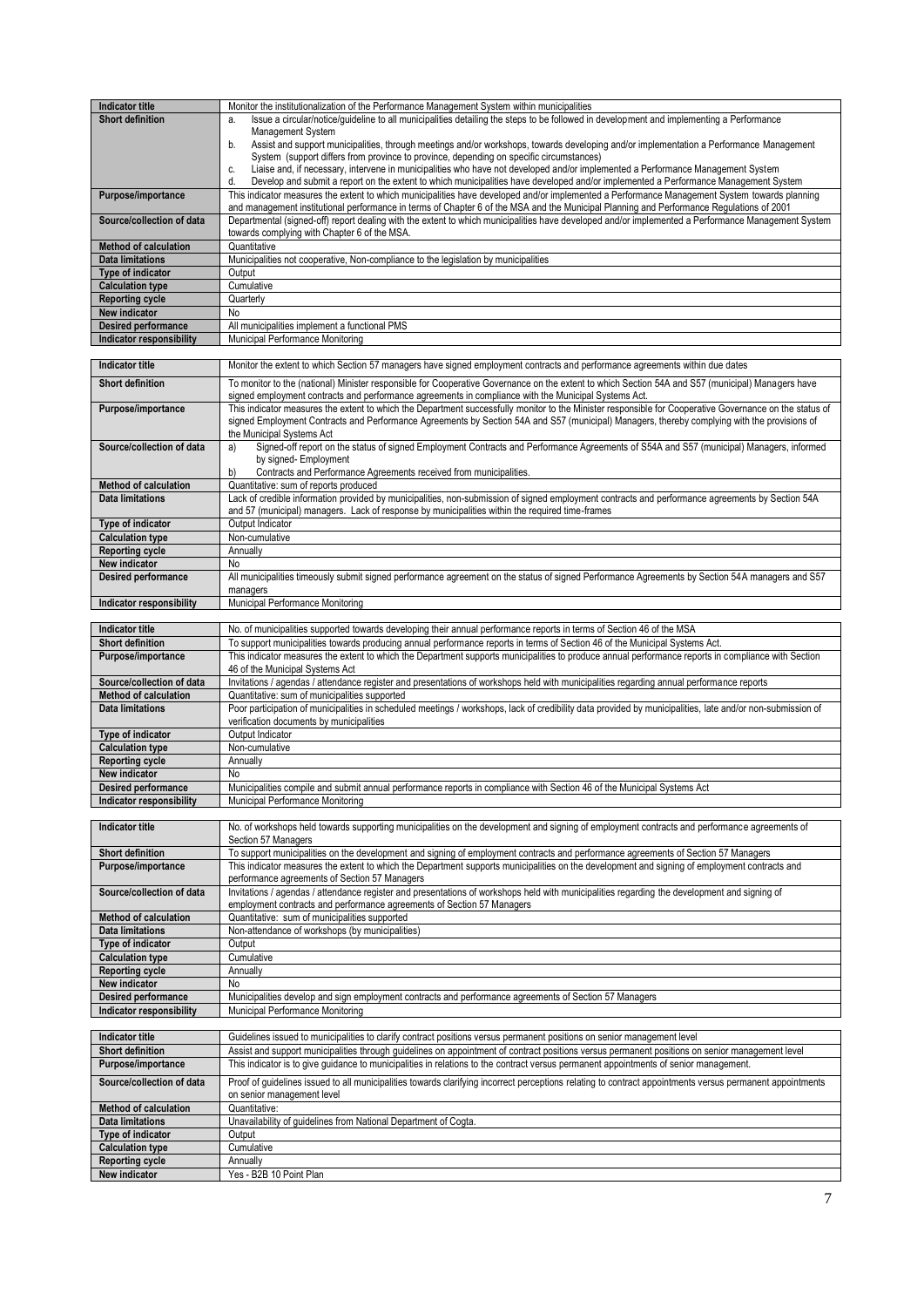| eira<br>errormance                    | $^{\sim}$<br>auıd<br>muni<br>contract<br>management<br>toward<br>ointments<br>Nines.<br>ipalitie<br>$V\cap T$<br>senio<br>غاد<br>iuaruiset<br>VEISL<br>- 1921<br>ື |
|---------------------------------------|--------------------------------------------------------------------------------------------------------------------------------------------------------------------|
| .<br><b>esponsibility</b><br>ndicator | Municipa <sup>l</sup><br>: Monitorina<br>$\cdot$ $\sim$ $\sim$<br>iltillal i<br>                                                                                   |

#### **SUB-PROGRAMME: MUNICIPAL FINANCE**

| <b>Indicator title</b>                                  | Number of municipalities guided to comply with MPRA by target date.                                                                                                                                                                                                                                                                                |
|---------------------------------------------------------|----------------------------------------------------------------------------------------------------------------------------------------------------------------------------------------------------------------------------------------------------------------------------------------------------------------------------------------------------|
| <b>Short definition</b>                                 | Municipalities monitored, assessed and guided to comply with the MPRA                                                                                                                                                                                                                                                                              |
| Purpose/importance                                      | To monitor and assess municipal compliance with the MPRA and provide guidance with respect to non-compliance                                                                                                                                                                                                                                       |
| Source/collection of data                               | MPRA, municipal rating information                                                                                                                                                                                                                                                                                                                 |
| <b>Method of calculation</b>                            | N/A                                                                                                                                                                                                                                                                                                                                                |
| <b>Data limitations</b>                                 | Lack of submission of information or incorrect information being submitted by municipalities and provinces                                                                                                                                                                                                                                         |
| Type of indicator<br><b>Calculation type</b>            | Output<br>Cumulative for the year                                                                                                                                                                                                                                                                                                                  |
| <b>Reporting cycle</b>                                  | Quarterly                                                                                                                                                                                                                                                                                                                                          |
| New indicator                                           | No                                                                                                                                                                                                                                                                                                                                                 |
| <b>Desired performance</b>                              | The aim is to ensure that municipalities comply with critical aspects of the MPRA and its regulations                                                                                                                                                                                                                                              |
| Indicator responsibility                                | Municipal Finance and Viability                                                                                                                                                                                                                                                                                                                    |
|                                                         |                                                                                                                                                                                                                                                                                                                                                    |
| <b>Indicator title</b>                                  | Number of municipalities supported to improve revenue management and debt collection (Sub-outcome 3)                                                                                                                                                                                                                                               |
| <b>Short definition</b><br>Purpose/importance           | Municipalities supported to improve revenue collection<br>To monitor municipal credit control and debt collection policies and their implementation in order to improve revenue collection                                                                                                                                                         |
| Source/collection of data                               | Section 71 reports.                                                                                                                                                                                                                                                                                                                                |
| <b>Method of calculation</b>                            | N/A                                                                                                                                                                                                                                                                                                                                                |
| <b>Data limitations</b>                                 | Non-implementation of credit control and debt collection policies by municipalities and incorrect or inconsistent data submitted on S71 reports.                                                                                                                                                                                                   |
| Type of indicator                                       | Output                                                                                                                                                                                                                                                                                                                                             |
| <b>Calculation type</b>                                 | Targeted support                                                                                                                                                                                                                                                                                                                                   |
| <b>Reporting cycle</b><br>New indicator                 | Quarterly<br>No                                                                                                                                                                                                                                                                                                                                    |
| Desired performance                                     | Improved revenue management in local government                                                                                                                                                                                                                                                                                                    |
| Indicator responsibility                                | Revenue Management                                                                                                                                                                                                                                                                                                                                 |
|                                                         |                                                                                                                                                                                                                                                                                                                                                    |
| <b>Indicator title</b>                                  | Number of municipalities with functional audit committees                                                                                                                                                                                                                                                                                          |
| <b>Short definition</b>                                 | An audit committee oversee the internal audit and its functionality                                                                                                                                                                                                                                                                                |
| Purpose/importance                                      | To strengthen the municipal council oversight responsibility over the executive obligations of council, thereby increasing the council awareness of the<br>financial and performance issues of the municipality and its entities                                                                                                                   |
| Source/collection of data                               | Quality of annual financial statements and annual performance reports of the municipalities and their entities.                                                                                                                                                                                                                                    |
| <b>Method of calculation</b>                            | Manual count of MPACs y                                                                                                                                                                                                                                                                                                                            |
| <b>Data limitations</b>                                 | Lack of cooperation by identified role players                                                                                                                                                                                                                                                                                                     |
| Type of indicator                                       | Output                                                                                                                                                                                                                                                                                                                                             |
| <b>Calculation type</b><br><b>Reporting cycle</b>       | Cumulative<br>Quarterly                                                                                                                                                                                                                                                                                                                            |
| New indicator                                           | No                                                                                                                                                                                                                                                                                                                                                 |
| Desired performance                                     | The aim is to ensure that all MPACs are functional                                                                                                                                                                                                                                                                                                 |
| Indicator responsibility                                | <b>Municipal Finance</b>                                                                                                                                                                                                                                                                                                                           |
|                                                         |                                                                                                                                                                                                                                                                                                                                                    |
| <b>Indicator title</b>                                  | Number of municipalities monitored on implementation of Audit Response Plan based on the most recent audit outcomes monitored (Sub-outcome 3)                                                                                                                                                                                                      |
| <b>Short definition</b>                                 | Municipalities supported to develop and implement audit response plans                                                                                                                                                                                                                                                                             |
| Purpose/importance                                      | To improve municipal audit outcomes                                                                                                                                                                                                                                                                                                                |
| Source/collection of data                               | Audit reports & quarterly reports on the implementation of audit remedial plans.                                                                                                                                                                                                                                                                   |
| Method of calculation                                   | Quantitative                                                                                                                                                                                                                                                                                                                                       |
| <b>Data limitations</b><br>Type of indicator            | Non submission of annual financial statements, quality of remedial plans and capacity to implement them<br>Output                                                                                                                                                                                                                                  |
| <b>Calculation type</b>                                 | Cumulative                                                                                                                                                                                                                                                                                                                                         |
| <b>Reporting cycle</b>                                  | Quarterly                                                                                                                                                                                                                                                                                                                                          |
| New indicator                                           | No                                                                                                                                                                                                                                                                                                                                                 |
| <b>Desired performance</b>                              | Improved audit outcome of municipalities                                                                                                                                                                                                                                                                                                           |
| Indicator responsibility                                | Municipal Audit Outcomes                                                                                                                                                                                                                                                                                                                           |
| <b>Indicator title</b>                                  | Monitor the functionality of audit committees in municipalities                                                                                                                                                                                                                                                                                    |
|                                                         |                                                                                                                                                                                                                                                                                                                                                    |
| <b>Short definition</b>                                 | Fully functional audit committees in municipalities. An Audit Committee is an independent committee constituted to review the control, governance and<br>risk management within the Institution, established in terms of section 77 of the Public Finance Management Act (PFMA), or section 166 of the Municipal<br>Finance Management Act (MFMA). |
| Purpose/importance                                      | Advise the municipal council, the political office-bearers, the accounting officer and the management staff of the municipality, or the board of directors,<br>the accounting officer and management staff of the municipal entity, on matters relating to control, governance, risk management.                                                   |
| Source/collection of data                               | Municipal internal audit reports<br>Invitations, attendance register, agenda and the minutes of the audit committee meetings                                                                                                                                                                                                                       |
| <b>Method of calculation</b><br><b>Data limitations</b> | Quantitative                                                                                                                                                                                                                                                                                                                                       |
|                                                         | a. Non-submission of audit action plans by municipalities<br>b. Poor quality of remedial audit action plans<br>c. Lack of capacity within municipalities to implement Audit Response Plans based on audit outcomes                                                                                                                                 |
| Type of indicator                                       | Output                                                                                                                                                                                                                                                                                                                                             |
| <b>Calculation type</b>                                 | Cumulative                                                                                                                                                                                                                                                                                                                                         |
| <b>Reporting cycle</b>                                  | Quarterly                                                                                                                                                                                                                                                                                                                                          |
| New indicator<br>Desired performance                    | No<br>All municipalities develop and successfully implements Audit Response Plans based on audit outcomes                                                                                                                                                                                                                                          |
| Indicator responsibility                                | <b>Municipal Finance</b>                                                                                                                                                                                                                                                                                                                           |
|                                                         |                                                                                                                                                                                                                                                                                                                                                    |
| <b>Indicator title</b>                                  | Monitor compliance with the MPRA within municipalities                                                                                                                                                                                                                                                                                             |
| <b>Short definition</b>                                 | Municipalities monitored, assessed and guided to comply with the MPRA                                                                                                                                                                                                                                                                              |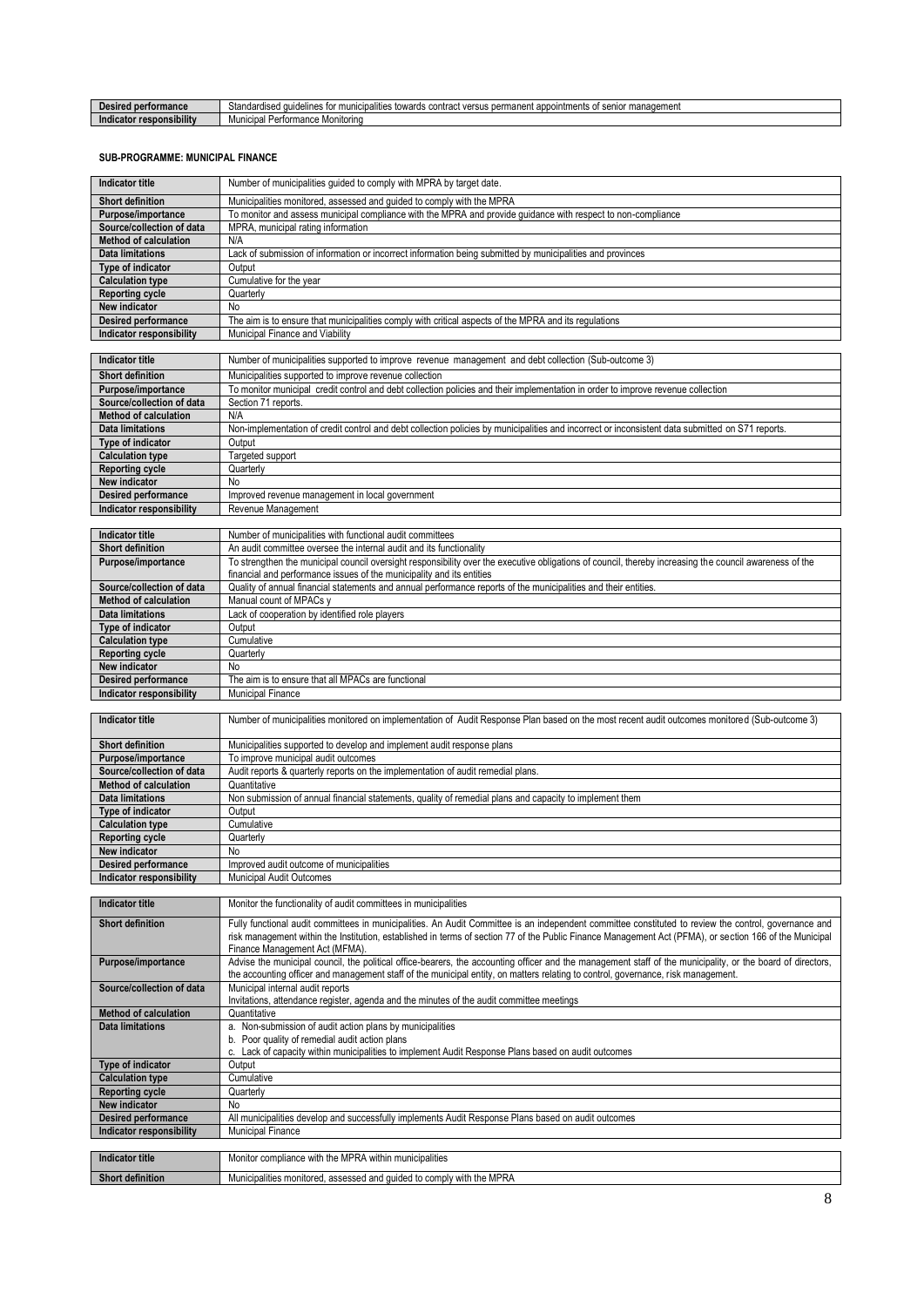| Purpose/importance           | To monitor and assess municipal compliance with the MPRA and provide quidance with respect to non-compliance                                     |
|------------------------------|--------------------------------------------------------------------------------------------------------------------------------------------------|
| Source/collection of data    | MPRA, municipal rating information                                                                                                               |
| <b>Method of calculation</b> | Quantitative: sum of reports produced                                                                                                            |
| <b>Data limitations</b>      | Lack of submission of information or incorrect information being submitted by municipalities and provinces                                       |
| Type of indicator            | Output                                                                                                                                           |
| <b>Calculation type</b>      | Cumulative                                                                                                                                       |
| <b>Reporting cycle</b>       | 6-Monthly                                                                                                                                        |
| New indicator                | Yes                                                                                                                                              |
| <b>Desired performance</b>   | The aim is to ensure that municipalities comply with critical aspects of the MPRA and its requlations                                            |
| Indicator responsibility     | Municipal Finance                                                                                                                                |
|                              |                                                                                                                                                  |
| Indicator title              | Monitor revenue management and debt collection within municipalities                                                                             |
| <b>Short definition</b>      | Municipalities supported to improve revenue collection                                                                                           |
| Purpose/importance           | To monitor municipal credit control and debt collection policies and their implementation in order to improve revenue collection                 |
| Source/collection of data    | Section 71 reports.                                                                                                                              |
| <b>Method of calculation</b> | Quantitative: sum of reports produced                                                                                                            |
| Data limitations             | Non-implementation of credit control and debt collection policies by municipalities and incorrect or inconsistent data submitted on S71 reports. |
| Type of indicator            | Output                                                                                                                                           |
| <b>Calculation type</b>      | Cumulative                                                                                                                                       |
| <b>Reporting cycle</b>       | 6-Monthly                                                                                                                                        |
| New indicator                | Yes                                                                                                                                              |
| <b>Desired performance</b>   | Improved revenue management and debt collection in local government                                                                              |
| Indicator responsibility     | <b>Municipal Finance</b>                                                                                                                         |
|                              |                                                                                                                                                  |

| Indicator title              | No. of municipalities supported towards GRAP 17 compliance (Asset Registers)                    |
|------------------------------|-------------------------------------------------------------------------------------------------|
| <b>Short definition</b>      | To support municipalities toward having a GRAP 17 compliant Infrastructure Asset Register       |
| Purpose/importance           | This indicator measures the extent to which the Department supports MFMA and GRAP 17 compliance |
| Source/collection of data    | <b>Auditor-General Report</b>                                                                   |
| <b>Method of calculation</b> | Quantitative: sum of municipalities supported                                                   |
| <b>Data limitations</b>      | Poor Infrastructure Asset information in municipalities                                         |
| Type of indicator            | Output                                                                                          |
| <b>Calculation type</b>      | Non-cumulative                                                                                  |
| <b>Reporting cycle</b>       | Quarterly                                                                                       |
| New indicator                | No                                                                                              |
| Desired performance          | MFMA and GRAP 17 compliance                                                                     |
| Indicator responsibility     | <b>Municipal Finance</b>                                                                        |

| Indicator title                 | No. of municipalities supported to implement financial turn-around plans                                       |
|---------------------------------|----------------------------------------------------------------------------------------------------------------|
| <b>Short definition</b>         | To support municipalities towards the implementation of financial turn-around plans developed (MSP)            |
| Purpose/importance              | This indicator measures the extent to which the Department support the financial turn-around of municipalities |
| Source/collection of data       | Reports submitted and Project Steering Committee meetings and Minutes                                          |
| <b>Method of calculation</b>    | Quantitative: sum of municipalities supported                                                                  |
| <b>Data limitations</b>         | Support and cooperation from municipalities                                                                    |
| Type of indicator               | Output                                                                                                         |
| <b>Calculation type</b>         | Non-cumulative                                                                                                 |
| <b>Reporting cycle</b>          | Quarterly                                                                                                      |
| New indicator                   | Yes - B2B 10 Point Plan                                                                                        |
| <b>Desired performance</b>      | MFMA compliance and financial viability improvement                                                            |
| <b>Indicator responsibility</b> | <b>Municipal Finance</b>                                                                                       |

## **SUB-PROGRAMME: PUBLIC PARTICIPATION**

| <b>Indicator title</b>       | Number of ward committees supported on implementation of ward operational plans.                                                                                                                                                                                |
|------------------------------|-----------------------------------------------------------------------------------------------------------------------------------------------------------------------------------------------------------------------------------------------------------------|
| <b>Short definition</b>      | Functionality of ward committees in relation to the implementation of ward operational plans in municipal wards that include basic ward level issues<br>(potholes, non-functioning traffic lights, service interruptions, billing queries, etc) to be addressed |
| Purpose/importance           | To strengthen ward committee functionality and enhance community participation                                                                                                                                                                                  |
| Source/collection of data    | Ward level operational plans and ward committee functionality reports as developed by municipalities                                                                                                                                                            |
| <b>Method of calculation</b> | Ward level operational plan developed and implemented in each municipal ward                                                                                                                                                                                    |
| <b>Data limitations</b>      | Lack of capacity and administrative support by municipalities                                                                                                                                                                                                   |
| Type of indicator            | Output                                                                                                                                                                                                                                                          |
| <b>Calculation type</b>      | Cumulative                                                                                                                                                                                                                                                      |
| <b>Reporting cycle</b>       | Quarterly                                                                                                                                                                                                                                                       |
| New indicator                | No                                                                                                                                                                                                                                                              |
| Desired performance          | To ensure structured ward committee operations thereby improving the accountability of ward committees and municipal structures to the communities                                                                                                              |
|                              | they serve                                                                                                                                                                                                                                                      |
| Indicator responsibility     | <b>Public Participation</b>                                                                                                                                                                                                                                     |

| Indicator title              | Number of municipalities supported on the development of ward level database with community concerns and remedial actions produced (Sub-outcome |
|------------------------------|-------------------------------------------------------------------------------------------------------------------------------------------------|
|                              |                                                                                                                                                 |
| <b>Short definition</b>      | Establishment of systems and processes to register and respond to community concerns                                                            |
| Purpose/importance           | To ensure a structured two way communication between municipalities and communities on service delivery concerns                                |
|                              | To act as an early warning system to address issues at an early stage                                                                           |
| Source/collection of data    | Database on community concerns                                                                                                                  |
| <b>Method of calculation</b> | Quantitative                                                                                                                                    |
| Data limitations             | Availability of applicable systems                                                                                                              |
| Type of indicator            | Output                                                                                                                                          |
| <b>Calculation type</b>      | Cumulative                                                                                                                                      |
| <b>Reporting cycle</b>       | Quarterly                                                                                                                                       |
| New indicator                | No                                                                                                                                              |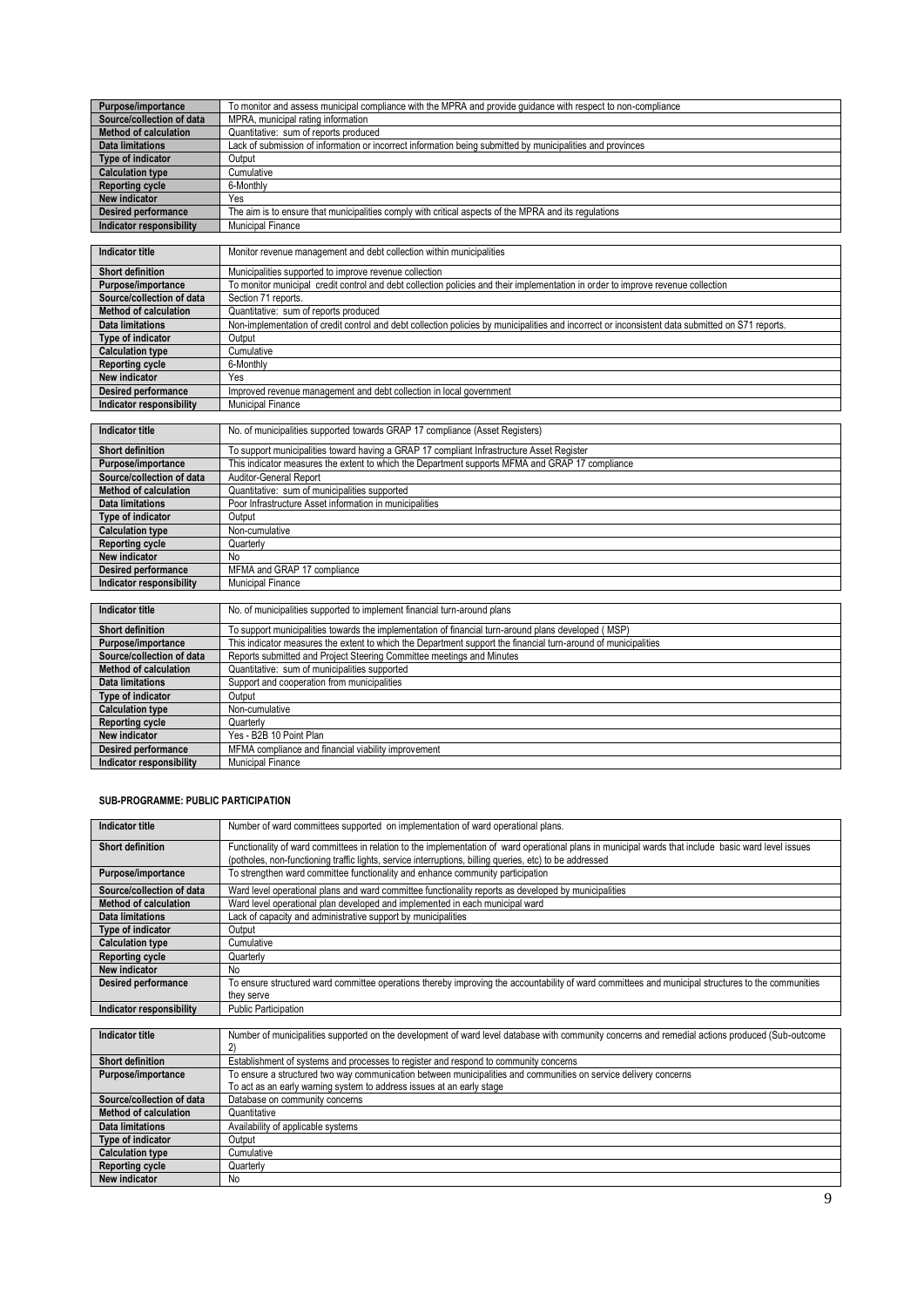| <b>Desired performance</b><br>Indicator responsibility |                                                                                                                                                |
|--------------------------------------------------------|------------------------------------------------------------------------------------------------------------------------------------------------|
|                                                        | Improved rate of response to community concerns by municipalities                                                                              |
|                                                        | Public participation                                                                                                                           |
|                                                        |                                                                                                                                                |
|                                                        |                                                                                                                                                |
| Indicator title                                        | Report on the number of community report back meetings convened by Councillors in each ward (Sub-outcome 2)                                    |
| Short definition                                       | Strengthening community feedback mechanisms by municipal councilors                                                                            |
| Purpose/importance                                     | To ensure compliance with schedule 5 of the MSA                                                                                                |
|                                                        |                                                                                                                                                |
| Source/collection of data                              | Municipal community engagement plans; Report on quarterly community engagements                                                                |
| <b>Method of calculation</b>                           | Quantitative                                                                                                                                   |
| <b>Data limitations</b>                                | Lack of capacity and administrative support by municipalities, lack of monitoring on commitments made by municipalities                        |
|                                                        |                                                                                                                                                |
| Type of indicator                                      | Output                                                                                                                                         |
| <b>Calculation type</b>                                | Cumulative                                                                                                                                     |
| <b>Reporting cycle</b>                                 | Quarterly                                                                                                                                      |
| New indicator                                          | No                                                                                                                                             |
|                                                        |                                                                                                                                                |
| <b>Desired performance</b>                             | Improved communication between municipalities and communities on service delivery issues                                                       |
| Indicator responsibility                               | Public participation                                                                                                                           |
|                                                        |                                                                                                                                                |
|                                                        |                                                                                                                                                |
| <b>Indicator title</b>                                 | Monitor the functionality of Ward Committees                                                                                                   |
| Short definition                                       | To have fully functional ward committees in all municipalities of the Province                                                                 |
| Purpose/importance                                     | This indicator gives effect to which the public participation will be monitored and encouraged in public sector.                               |
| Source/collection of data                              | The signed off report.                                                                                                                         |
|                                                        |                                                                                                                                                |
| <b>Method of calculation</b>                           | Quantitative                                                                                                                                   |
| <b>Data limitations</b>                                | Non-participation of the communities to establish the functional ward committees                                                               |
| Type of indicator                                      | Output                                                                                                                                         |
| <b>Calculation type</b>                                | Cumulative                                                                                                                                     |
|                                                        |                                                                                                                                                |
| <b>Reporting cycle</b>                                 | Quarterly                                                                                                                                      |
| New indicator                                          | No                                                                                                                                             |
| <b>Desired performance</b>                             | Improved public participation in municipalities.                                                                                               |
| Indicator responsibility                               | <b>Public Participation</b>                                                                                                                    |
|                                                        |                                                                                                                                                |
|                                                        |                                                                                                                                                |
| <b>Indicator title</b>                                 | Monitor the impact of the Complaints and Compliments Management System within municipalities                                                   |
| <b>Short definition</b>                                |                                                                                                                                                |
|                                                        | Strenghten the response rate and time to community complaints by municipalities                                                                |
| Purpose/importance                                     | To ensure compliance with section 17 of the MSA                                                                                                |
| Source/collection of data                              | Signed off report                                                                                                                              |
|                                                        |                                                                                                                                                |
| <b>Method of calculation</b>                           | Departmental (signed-off) report reflecting the extent to which municipal Complaints and Compliments Management Systems are functional and the |
|                                                        | impact they have on the community                                                                                                              |
| <b>Data limitations</b>                                |                                                                                                                                                |
|                                                        |                                                                                                                                                |
| Type of indicator                                      | Output                                                                                                                                         |
| <b>Calculation type</b>                                | Cumulative                                                                                                                                     |
| <b>Reporting cycle</b>                                 | Quarterly                                                                                                                                      |
| New indicator                                          | Yes                                                                                                                                            |
|                                                        |                                                                                                                                                |
| <b>Desired performance</b>                             | Improvement of response rate and time to community concerns                                                                                    |
| Indicator responsibility                               | Public Participation (Municipal Intergovernmental Relations Directorate)                                                                       |
|                                                        |                                                                                                                                                |
| <b>Indicator title</b>                                 | Monitor the functionality of District IGR structures                                                                                           |
|                                                        |                                                                                                                                                |
| <b>Short definition</b>                                | To monitor the functionality of District IGR Structures                                                                                        |
| Purpose/importance                                     | This indicator measures the extent to which District IGR structures are functional in compliance with the provision of the IGR Framework Act   |
|                                                        |                                                                                                                                                |
| Source/collection of data                              | Signed-off (departmental) report on the extent to which District IGR structure are functional, inclusive of challenges and recommendations     |
|                                                        |                                                                                                                                                |
|                                                        |                                                                                                                                                |
| Method of calculation                                  | Quantitative: sum of District IGR Forum meetings held with stakeholder participation                                                           |
| <b>Data limitations</b>                                | Inaccurate and/or incomplete information provided by District Municipalities; non-scheduling of District IGR Forum meetings                    |
| Type of indicator                                      | Output Indicator                                                                                                                               |
| <b>Calculation type</b>                                | Cumulative                                                                                                                                     |
|                                                        |                                                                                                                                                |
| <b>Reporting cycle</b>                                 | Quarterly                                                                                                                                      |
| New indicator                                          | No                                                                                                                                             |
| <b>Desired performance</b>                             | Improvement in coordination and implementation of Government programmes at municipal level                                                     |
| Indicator responsibility                               | Public Participation (Municipal Intergovernmental Relations Directorate)                                                                       |
|                                                        |                                                                                                                                                |
| <b>Indicator title</b>                                 | Monitor the extent to which municipalities have mechanisms to include vulnerable groups in core municipal processes                            |
|                                                        |                                                                                                                                                |
| <b>Short definition</b>                                | Assess all municipalities with procedure and processes on forums to include vulnerable groups.                                                 |
| Purpose/importance                                     | To eliminate non participation of vulnerable communities in municipality's processes.                                                          |
| Source/collection of data                              | Signed off reports<br>$\bullet$                                                                                                                |
|                                                        | Invitations, agenda and attendance register.                                                                                                   |
| <b>Method of calculation</b>                           | Quantitative                                                                                                                                   |
| <b>Data limitations</b>                                |                                                                                                                                                |
|                                                        | Non-performing municipalities on the forums of the vulnerable groups                                                                           |
| Type of indicator                                      | Output Indicator                                                                                                                               |
| <b>Calculation type</b>                                | Non cumulative                                                                                                                                 |
| <b>Reporting cycle</b>                                 | Quarterly                                                                                                                                      |
| New indicator                                          | No                                                                                                                                             |
|                                                        |                                                                                                                                                |
| <b>Desired performance</b>                             | Well informed and established communities                                                                                                      |
| Indicator responsibility                               | Public Participation (Municipal Intergovernmental Relations Directorate)                                                                       |
|                                                        |                                                                                                                                                |
| <b>Indicator title</b>                                 | Monitor community participation in ward committee election processes                                                                           |
|                                                        |                                                                                                                                                |
| <b>Short definition</b>                                | The involvement of community in the electoral process                                                                                          |
| Purpose/importance                                     | To assess the performance on community involvement and participation in all municipal election processes.                                      |
| Source/collection of data                              | Signed off reports and Attendance registers of participation                                                                                   |
| <b>Method of calculation</b>                           | Quantitative                                                                                                                                   |
|                                                        |                                                                                                                                                |
| <b>Data limitations</b>                                | Non-performing municipalities on the forums of the vulnerable groups.                                                                          |
| <b>Type of indicator</b>                               | Output Indicator                                                                                                                               |
| <b>Calculation type</b>                                | Non cumulative                                                                                                                                 |
| <b>Reporting cycle</b>                                 | Annually                                                                                                                                       |
| New indicator                                          | No                                                                                                                                             |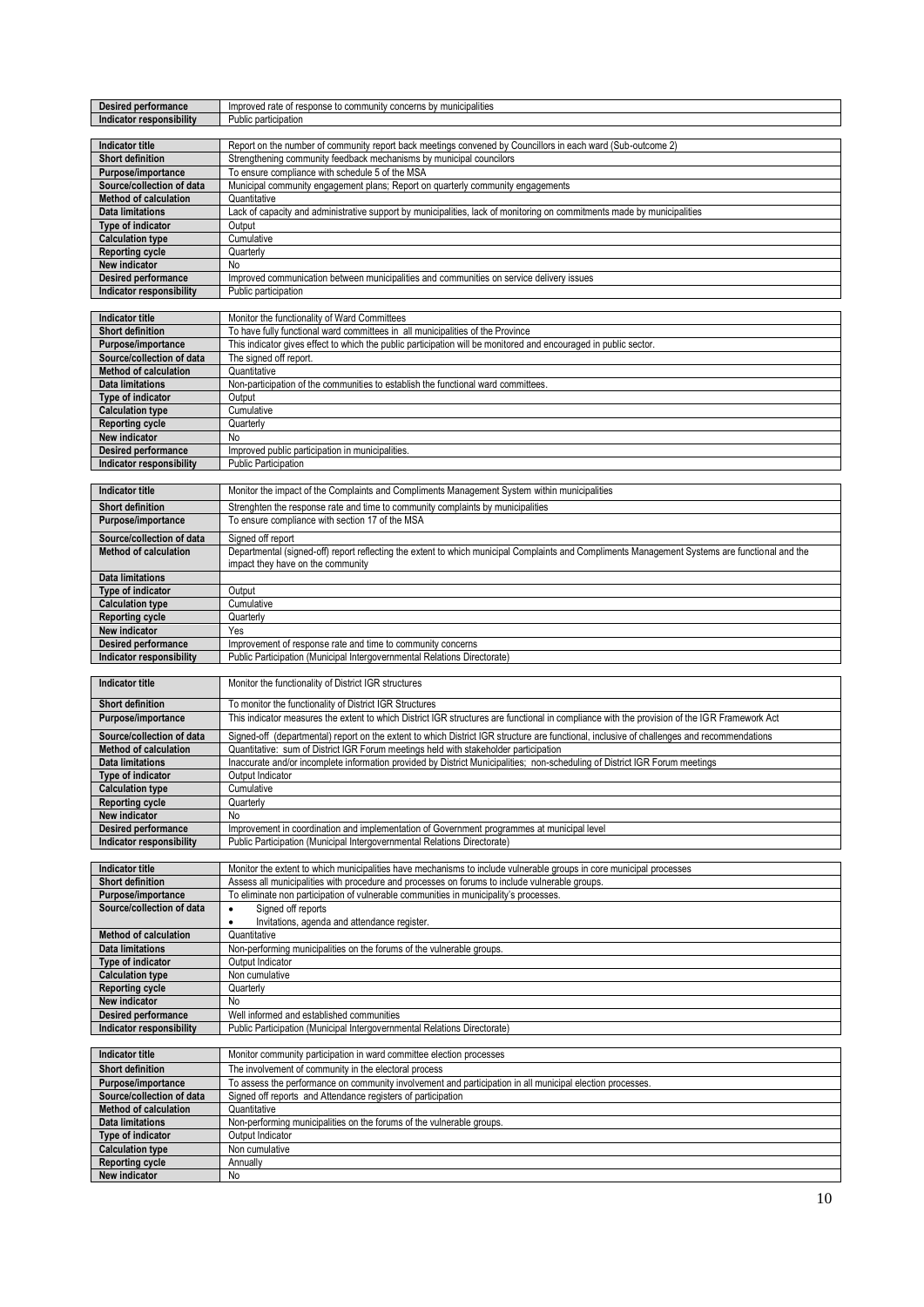| <b>Desired performance</b>      | Well informed and established communities                                                                                                         |
|---------------------------------|---------------------------------------------------------------------------------------------------------------------------------------------------|
| <b>Indicator responsibility</b> | Public Participation (Municipal Intergovernmental Relations Directorate)                                                                          |
|                                 |                                                                                                                                                   |
| Indicator title                 | Monitor social cohesion initiatives in municipalities                                                                                             |
| <b>Short definition</b>         | To support municipalities in social cohesion initiatives for communities to be actively involved.                                                 |
| Purpose/importance              | This indicator is more on the social cohesion initiatives that are taking place in the municipalities.                                            |
| Source/collection of data       | Signed off reports                                                                                                                                |
|                                 | Invitations, agenda and attendance registers of the meeting.                                                                                      |
| <b>Method of calculation</b>    | Quantitative: sum of reports produced                                                                                                             |
| <b>Data limitations</b>         | Non-participation of municipalities in social cohesion initiatives in the communities.                                                            |
| Type of indicator               | Output Indicator                                                                                                                                  |
| <b>Calculation type</b>         | Cumulative                                                                                                                                        |
| <b>Reporting cycle</b>          | Quarterly                                                                                                                                         |
| New indicator                   | No                                                                                                                                                |
| Desired performance             | Fully participatory municipalities in all social cohesion initiatives.                                                                            |
| Indicator responsibility        | Public Participation (Municipal Intergovernmental Relations Directorate)                                                                          |
|                                 |                                                                                                                                                   |
| Indicator title                 | No. of capacity building sessions held towards assisting and supporting municipalities on the successful implementation of the Batho Pele Service |

| 1119168191 LILIC          | no. Or capacity bullully sessions held towards assisting and supporting municipalities on the successiti implementation or the Datho Fele Oervice<br>Standards Framework for Local Government |
|---------------------------|-----------------------------------------------------------------------------------------------------------------------------------------------------------------------------------------------|
| <b>Short definition</b>   | Strenghning the capacity of municipalities to successfully implement the Batho Pele Service Standard Framework                                                                                |
| Purpose/importance        | To measure extend to which municipalities implementthe Batho Pele Service Standard Framework.                                                                                                 |
| Source/collection of data | Invitations, agenda and attendance register of the meeting.                                                                                                                                   |
| Method of calculation     | Quantitative: sum of capacity building sessions held                                                                                                                                          |
| Data limitations          | Inconsistant and inaccurate reporting by municipalities                                                                                                                                       |
| Type of indicator         | Output                                                                                                                                                                                        |
| <b>Calculation type</b>   | Cumulative                                                                                                                                                                                    |
| <b>Reporting cycle</b>    | 6-Monthly                                                                                                                                                                                     |
| New indicator             | Yes                                                                                                                                                                                           |
| Desired performance       | Improvement in the implementation of the Batho Pele Service Standards Framework                                                                                                               |
| Indicator responsibility  | Public Participation (Municipal Intergovernmental Relations Directorate)                                                                                                                      |

| Indicator title              | Monitor the extent to which municipalities successfully implement the Batho Pele Service Standards Framework for Local Government |
|------------------------------|-----------------------------------------------------------------------------------------------------------------------------------|
| <b>Short definition</b>      | To support municipalities on the implimantation of the Batho Pele Service Standards Framework                                     |
| Purpose/importance           | Institutionalize the Batho Pele Service Standards Framework in municipalities                                                     |
| Source/collection of data    | Invitations, agenda and attendance register of the meeting.                                                                       |
|                              | Signed off reports                                                                                                                |
| <b>Method of calculation</b> | Quantitative: sum of reports produced                                                                                             |
| <b>Data limitations</b>      | Inconsistant and inaccurate reporting by municipalities                                                                           |
| Type of indicator            | Output                                                                                                                            |
| <b>Calculation type</b>      | Cumulative                                                                                                                        |
| <b>Reporting cycle</b>       | Quarterly                                                                                                                         |
| New indicator                | Yes                                                                                                                               |
| <b>Desired performance</b>   | Improvement implementation of the Batho Pele Service Standards Framework                                                          |
| Indicator responsibility     | Public Participation (Municipal Intergovernmental Relations Directorate)                                                          |
|                              |                                                                                                                                   |

| Indicator title              | No. of capacity building workshops held towards supporting municipalities to:                                                                      |
|------------------------------|----------------------------------------------------------------------------------------------------------------------------------------------------|
|                              | Develop ward-based service delivery dashboards                                                                                                     |
|                              | Implement ward improvement plans that addresses basic services<br>٠                                                                                |
| <b>Short definition</b>      | To support municipalities towards capacitating them to develop ward-based service delivery dashboards and to implement ward improvement plans that |
|                              | addresses basic services                                                                                                                           |
| Purpose/importance           | Capacitate municipalities to develop systems for monitoring service delivery and Standard Operating Procedures for implementing the plans          |
| Source/collection of data    | Invitations, agenda and attendance register                                                                                                        |
| <b>Method of calculation</b> | Quantitative: sum of workshops held                                                                                                                |
| Data limitations             | National DCOG not developing the dashboard in time and Inconsistant and inaccurate reporting by municipalities                                     |
| Type of indicator            | Output                                                                                                                                             |
| <b>Calculation type</b>      | Cumulative                                                                                                                                         |
| <b>Reporting cycle</b>       | Annually                                                                                                                                           |
| New indicator                | Yes - B2B 10 Point Plan                                                                                                                            |
| <b>Desired performance</b>   | Developing effective information management system and functional ward committee                                                                   |
| Indicator responsibility     | Public Participation (Municipal Intergovernmental Relations Directorate)                                                                           |
|                              |                                                                                                                                                    |

#### **SUB-PROGRAMME: CAPACITY DEVELOPMENT**

| <b>Indicator title</b>       | Number of capacity building interventions conducted in municipalities                                                                                   |
|------------------------------|---------------------------------------------------------------------------------------------------------------------------------------------------------|
|                              | To implement the following interventions towards improving the service delivery capacity of municipalities:                                             |
|                              | Municipal Support Plan (MSP) on matters related to municipal finance                                                                                    |
| <b>Short definition</b>      | Training of municipal finance officials towards improving the financial capacity of municipalities                                                      |
|                              | Institutionalise capacity building for municipalities so that officials meet the prescribed minimum competency requirements and councillors are able to |
| Purpose/importance           | fulfil their governance obligations                                                                                                                     |
| Source/collection of data    | Municipal reports on capacity building initiatives                                                                                                      |
| <b>Method of calculation</b> | Quantitative                                                                                                                                            |
| <b>Data limitations</b>      | Lack of submission of information from municipalities                                                                                                   |
| <b>Type of indicator</b>     | Output                                                                                                                                                  |
| <b>Calculation type</b>      | Non-cumulative                                                                                                                                          |
| <b>Reporting cycle</b>       | Quarterly                                                                                                                                               |
| New indicator                | No                                                                                                                                                      |
| <b>Desired performance</b>   | To strengthen the capability and ability of officials and councillors to accomplish their governance responsibilities                                   |
| Indicator responsibility     | <b>Capacity Development</b>                                                                                                                             |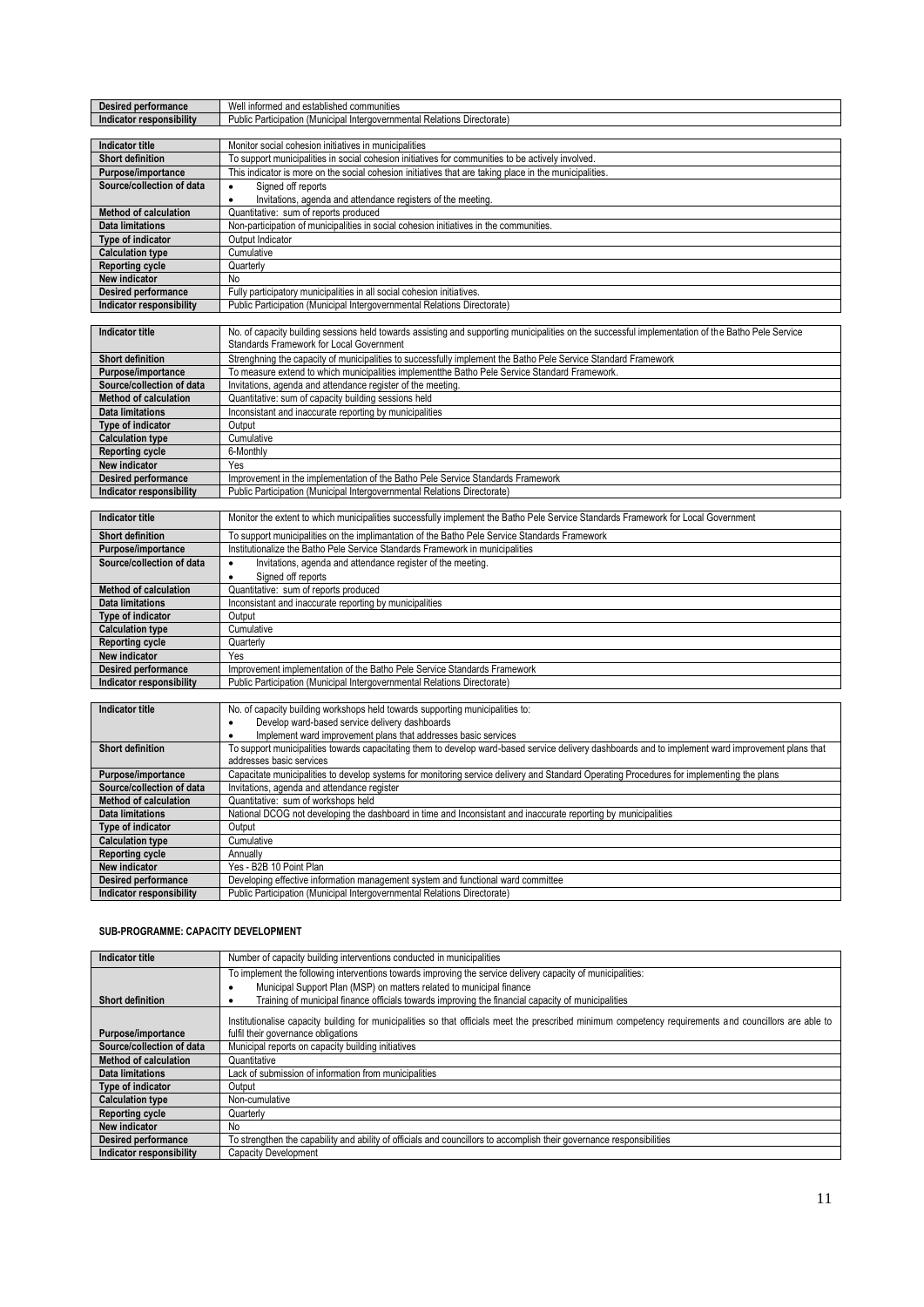| Indicator title              | Report on implementation of Back to Basics support plans by municipalities                                                                      |
|------------------------------|-------------------------------------------------------------------------------------------------------------------------------------------------|
| <b>Short definition</b>      | Coordinate all stakeholder's commitments and support interventions within the Back to Basics support plans                                      |
| Purpose/importance           | Improve coordination of support interventions directed to municipalities by national, provincial, sector departments and other key stakeholders |
| Source/collection of data    | Reports from municipalities, sector departments and other key stakeholders                                                                      |
| <b>Method of calculation</b> | Quantitative: sum of reports produced                                                                                                           |
| Data limitations             | Lack of report and commitment from sector departments                                                                                           |
| Type of indicator            | Output                                                                                                                                          |
| <b>Calculation type</b>      | Non-cumulative                                                                                                                                  |
| <b>Reporting cycle</b>       | Annually                                                                                                                                        |
| New indicator                | Yes                                                                                                                                             |
| <b>Desired performance</b>   | To improve the service delivery capacity of municipalities                                                                                      |
| Indicator responsibility     | Capacity Development                                                                                                                            |
|                              |                                                                                                                                                 |
| Indicator titlo              | Number of municipalities supported to roll out the Conder policy framework                                                                      |

| Indicator title            | Number of municipalities supported to roll-out the Gender policy framework                                       |
|----------------------------|------------------------------------------------------------------------------------------------------------------|
| <b>Short definition</b>    | Guide municipalities on gender policy to achieve the 50/50 representation of women in senior management position |
| Purpose/importance         | Responding to a non racist, non sexist society                                                                   |
| Source/collection of data  | Municipal quarterly report                                                                                       |
| Method of calculation      | Quantitative                                                                                                     |
| Data limitations           | Lack of maintaining the gender disaggregation                                                                    |
| Type of indicator          | Output                                                                                                           |
| <b>Calculation type</b>    | Cumulative                                                                                                       |
| <b>Reporting cycle</b>     | Quarterly                                                                                                        |
| New indicator              | No.                                                                                                              |
| <b>Desired performance</b> | Gender equity in municipalities                                                                                  |
| Indicator responsibility   | <b>Capacity Development</b>                                                                                      |

| Indicator title           | Report on the extent to which CDWs, CWP participants and Ward Committee Members are involved with the implementation of the B2B Programme      |
|---------------------------|------------------------------------------------------------------------------------------------------------------------------------------------|
| Short definition          | All participants at local government are involved and participating in the B2B programme                                                       |
| Purpose/importance        | To ensures that municipalities are fully effective on implementation of B2B programme through CPW                                              |
| Source/collection of data | Signed-off report reflecting the involvement of CDWs, CWP participants and Ward Committee Members with the implementation of the B2B Programme |
| Method of calculation     | Quantitative                                                                                                                                   |
| Data limitations          | Lack of cooperation from municipalities to provide accurate and signed-off information                                                         |
| Type of indicator         | Output                                                                                                                                         |
| <b>Calculation type</b>   | Cumulative                                                                                                                                     |
| <b>Reporting cycle</b>    | Annually                                                                                                                                       |
| New indicator             | Yes - B2B 10 Point Plan                                                                                                                        |
| Desired performance       | Gender equity in municipalities                                                                                                                |
| Indicator responsibility  | <b>Capacity Development</b>                                                                                                                    |

# **PROGRAMME 3: DEVELOPMENT AND PLANNING**

## **SUB-PROGRAMME: SPATIAL PLANNING AND LAND USE MANAGEMENT**

| Indicator title                 | Number of municipalities supported on the implementation of SPLUMA                            |
|---------------------------------|-----------------------------------------------------------------------------------------------|
| <b>Short definition</b>         | Support all municipalities on the implementation of SPLUMA.                                   |
| Purpose/importance              | To improve spatial planning and land use management                                           |
| Source/collection of data       | Invitation letters / agendas / attendance registers / minutes of meetings with municipalities |
| <b>Method of calculation</b>    | Quantitative                                                                                  |
| <b>Data limitations</b>         | Capacity constraints at local level to implement SPLUMA.                                      |
| Type of indicator               | Output                                                                                        |
| <b>Calculation type</b>         | Cumulative                                                                                    |
| <b>Reporting cycle</b>          | Quarterly                                                                                     |
| New indicator                   | No                                                                                            |
| <b>Desired performance</b>      | All Municipalities complying with SPLUMA                                                      |
| <b>Indicator responsibility</b> | Development and Planning                                                                      |
|                                 |                                                                                               |

| <b>Indicator title</b>       | No. of municipalities supported on the development of a GIS                                                                                            |
|------------------------------|--------------------------------------------------------------------------------------------------------------------------------------------------------|
| <b>Short definition</b>      | To assist municipalities towards developing a GIS                                                                                                      |
| Purpose/importance           | This indicator measures the extent to which the Department successfully supports municipalities on the development of a GIS to inform orderly planning |
|                              | in municipalities                                                                                                                                      |
| Source/collection of data    | Invitation letters / agendas / attendance registers / minutes of the meetings and workshops with municipalities                                        |
| <b>Method of calculation</b> | Quantitative in respect of municipalities supported, qualitative in respect of Assessment Report involving all municipalities                          |
| Data limitations             | Non-availability of or lack of cooperation from municipalities to conduct assessment. Inaccurate and/or incomplete data provided by provincial and     |
|                              | national departments                                                                                                                                   |
| Type of indicator            | Output Indicator                                                                                                                                       |
| <b>Calculation type</b>      | Non-cumulative                                                                                                                                         |
| <b>Reporting cycle</b>       | Quarterly                                                                                                                                              |
| New indicator                | Yes                                                                                                                                                    |
| <b>Desired performance</b>   | All municipalities have a functional Geographical Information System (GIS) towards informing orderly planning within municipalities                    |
| Indicator responsibility     | Spatial Planning and Land Use Management (Spatial Planning Directorate)                                                                                |

| Indicator title           | No. of municipalities supported with the updating of their Spatial Development Frameworks in line with SPLUMA                                             |
|---------------------------|-----------------------------------------------------------------------------------------------------------------------------------------------------------|
| <b>Short definition</b>   | To support municipalities on the compilation of Spatial Development Frameworks in terms of SPLUMA requirements.                                           |
| Purpose/importance        | This indicator measures the extent to which the Department supports municipalities to compile credible Spatial Development Frameworks towards             |
|                           | informing orderly planning in municipalities                                                                                                              |
| Source/collection of data | Invitation letters / agendas / attendance registers / minutes of meetings / signed off report with municipalities                                         |
| Method of calculation     | Quantitative: sum of municipalities supported                                                                                                             |
| Data limitations          | Limited input of national and provincial departments in the spatial development framework development process / poor participation of municipal officials |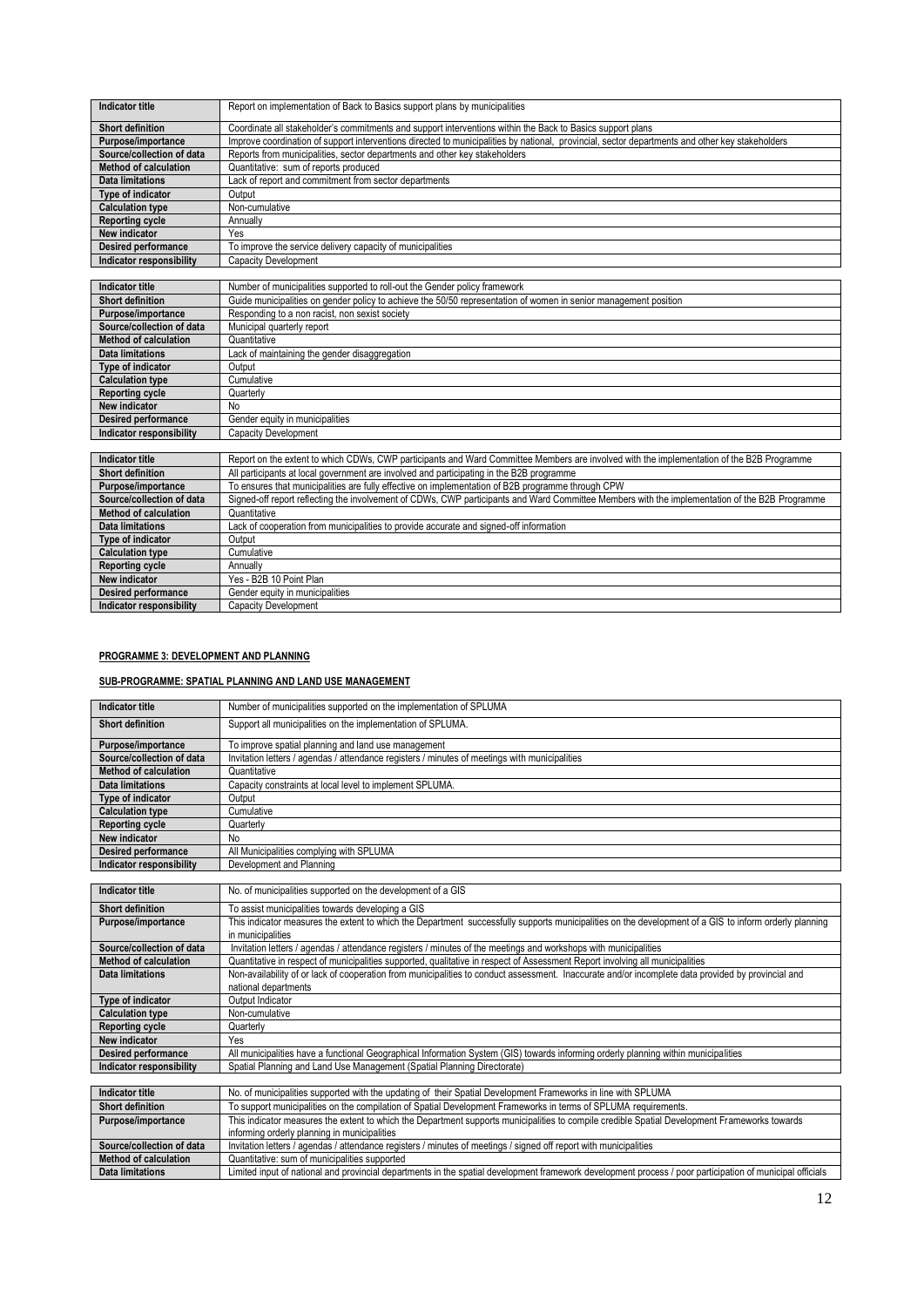|                              | and the public                                                                                                                                                     |
|------------------------------|--------------------------------------------------------------------------------------------------------------------------------------------------------------------|
| Type of indicator            | Output Indicator                                                                                                                                                   |
| <b>Calculation type</b>      | Non-cumulative                                                                                                                                                     |
| <b>Reporting cycle</b>       | Quarterly, With the duration of a municipality's LUS process normally longer than 12 months, the LUS process continues into next financial years.                  |
| New indicator                | No                                                                                                                                                                 |
| <b>Desired performance</b>   | All municipalities have credible and implementable Spatial Development Frameworks of a high technical quality towards informing orderly municipal<br>planning.     |
| Indicator responsibility     | Spatial Planning and Land Use Management (Spatial Planning Directorate)                                                                                            |
|                              |                                                                                                                                                                    |
| <b>Indicator title</b>       | No. of local municipalities supported on the compilation of Land Use Management Schemes in line with SPLUMA                                                        |
| <b>Short definition</b>      | To provide support to municipalities through workshops and/or meetings on the compilation of Land Use Schemes as per SPLUMA requirement.                           |
| Purpose/importance           | This indicators measures the extent to which the Department successfully assists and/or support municipalities with the compilation of Land Use                    |
|                              | Schemes in terms of SPLUMA requirements                                                                                                                            |
| Source/collection of data    | Invitation letters / agendas / attendance registers / minutes of meetings with municipalities                                                                      |
| <b>Method of calculation</b> | Quantitative: sum of municipalities supported                                                                                                                      |
| <b>Data limitations</b>      | Unavailability of credible information relating to current land use rights / poor participation of municipal officials in scheduled workshops / meetings.          |
| Type of indicator            | Output Indicator                                                                                                                                                   |
| <b>Calculation type</b>      | Non-cumulative                                                                                                                                                     |
| <b>Reporting cycle</b>       | Quarterly, With a municipality's SDF linked to its IDP, the sdf process continues into the next financial year                                                     |
| New indicator                | No                                                                                                                                                                 |
| <b>Desired performance</b>   | All municipalities have implementable Land Use Management Schemes of a high technical quality towards informing orderly municipal planning in line<br>with SPLUMA. |
| Indicator responsibility     | Spatial Planning and Land Use Management (Spatial Planning Directorate)                                                                                            |
|                              |                                                                                                                                                                    |
| <b>Indicator title</b>       | No. of meetings held by the Provincial Planning Forum                                                                                                              |
| <b>Short definition</b>      | To provide support on planning matters to municipalities, departments and private planners.                                                                        |
| Purpose/importance           | This indicators measures the extent to which the Provincial Land Use Management Forum meets in accordance with approved meeting schedules as a                     |
|                              | platform to discuss and capacitate stakeholders on matters related to town planning                                                                                |
| Source/collection of data    | Invitation letters / agendas / attendance registers / Signed off report of the meeting                                                                             |
| <b>Method of calculation</b> | Quantitative: sum of meetings held                                                                                                                                 |
| <b>Data limitations</b>      | Limited attendance and/or poor input/ participation by attendants                                                                                                  |
| Type of indicator            | Output Indicator                                                                                                                                                   |
| <b>Calculation type</b>      | Cumulative                                                                                                                                                         |
| <b>Reporting cycle</b>       | 6-Monthly                                                                                                                                                          |
| New indicator                | No                                                                                                                                                                 |
| <b>Desired performance</b>   | Representatives from national/provincial departments, municipalities and private planners attend and participate actively in meetings of the Provincial            |
|                              | Land Use Management forum as a platform for discussions and capacity building on matters related to town planning                                                  |
| Indicator responsibility     | Spatial Planning and Land Use Management (Spatial Planning Directorate)                                                                                            |

# **SUB-PROGRAMME: LOCAL ECONOMIC DEVELOPMENT (LED)**

| Indicator title                    | Number of municipalities supported to implement Local Economic Development projects in line with updated municipal LED strategies                   |
|------------------------------------|-----------------------------------------------------------------------------------------------------------------------------------------------------|
| <b>Short definition</b>            | Support municipalities through meetings / workshops / letters / circulars to develop and/or review Local Economic Development Strategies with<br>a) |
|                                    | high impact and sustainable programmes aligned to the national LED framework, approved by the Council.                                              |
|                                    | LED projects funded and implemented in municipalities.<br>b)                                                                                        |
|                                    | Sustainable LED Projects generate own revenue/income without dependency on grant funding in the long term<br>C)                                     |
| Purpose/importance                 | To improve medium term economic development planning, aligned to national and provincial plans and promote job creation at local level              |
| Source/collection of data          | Invitations/Agenda/Attendance registers                                                                                                             |
| <b>Method of calculation</b>       | Quantitative                                                                                                                                        |
| Data limitations                   | Non reporting by municipality                                                                                                                       |
| Type of indicator                  | Output                                                                                                                                              |
| <b>Calculation type</b>            | Cumulative                                                                                                                                          |
| <b>Reporting cycle</b>             | Quarterly                                                                                                                                           |
| New indicator                      | No                                                                                                                                                  |
| Desired performance                | Improved planning and job creation                                                                                                                  |
| Indicator responsibility           | Local Economic Development                                                                                                                          |
|                                    |                                                                                                                                                     |
| <b>Indicator title</b>             | No. of work opportunities created through the CWP in municipalities                                                                                 |
| $\sim$ $\sim$ $\sim$ $\sim$ $\sim$ |                                                                                                                                                     |

| <b>Short definition</b>      | The Community Works Programme is coordinated effectively in the Province                                                                          |
|------------------------------|---------------------------------------------------------------------------------------------------------------------------------------------------|
| Purpose/importance           | This indicator measures the extent to which the Province successfully coordinates the Community Works Programme towards provide employment safety |
|                              | nets, alleviate poverty and develop community members                                                                                             |
| Source/collection of data    | Provincial signed off report and/or presentation                                                                                                  |
| <b>Method of calculation</b> | Quantitative                                                                                                                                      |
| Data limitations             | Non- or late submission of reports with credible information from CWP implementing agents                                                         |
| Type of indicator            | Output                                                                                                                                            |
| <b>Calculation type</b>      | Cumulative                                                                                                                                        |
|                              |                                                                                                                                                   |
| <b>Reporting cycle</b>       | Quarterly                                                                                                                                         |
| New indicator                | No.                                                                                                                                               |
| <b>Desired performance</b>   | The implementation of the CWP within the Province is effectively coordinated and monitored                                                        |
| Indicator responsibility     | Local Economic Development                                                                                                                        |
|                              |                                                                                                                                                   |

| Indicator title           | No. of municipalities supported on the development of LED strategies                                                                                                                                                                                                                                                                                                                                                                            |
|---------------------------|-------------------------------------------------------------------------------------------------------------------------------------------------------------------------------------------------------------------------------------------------------------------------------------------------------------------------------------------------------------------------------------------------------------------------------------------------|
| <b>Short definition</b>   | Support municipalities through meetings / workshops / letters / circulars to develop and/or review Local Economic Development Strategies with<br>al<br>high impact and sustainable programmes aligned to the national LED framework, approved by the Council.<br>LED projects funded and implemented in municipalities.<br>b<br>Sustainable LED Projects generate own revenue/income without dependency on grant funding in the long term<br>C) |
| Purpose/importance        | To ensure that municipalities have Local Economic Development Strategies in place.                                                                                                                                                                                                                                                                                                                                                              |
| Source/collection of data | Invitations/Agendas/attendance registers of meetings held with municipalities on the development and/or updating of LED strategies                                                                                                                                                                                                                                                                                                              |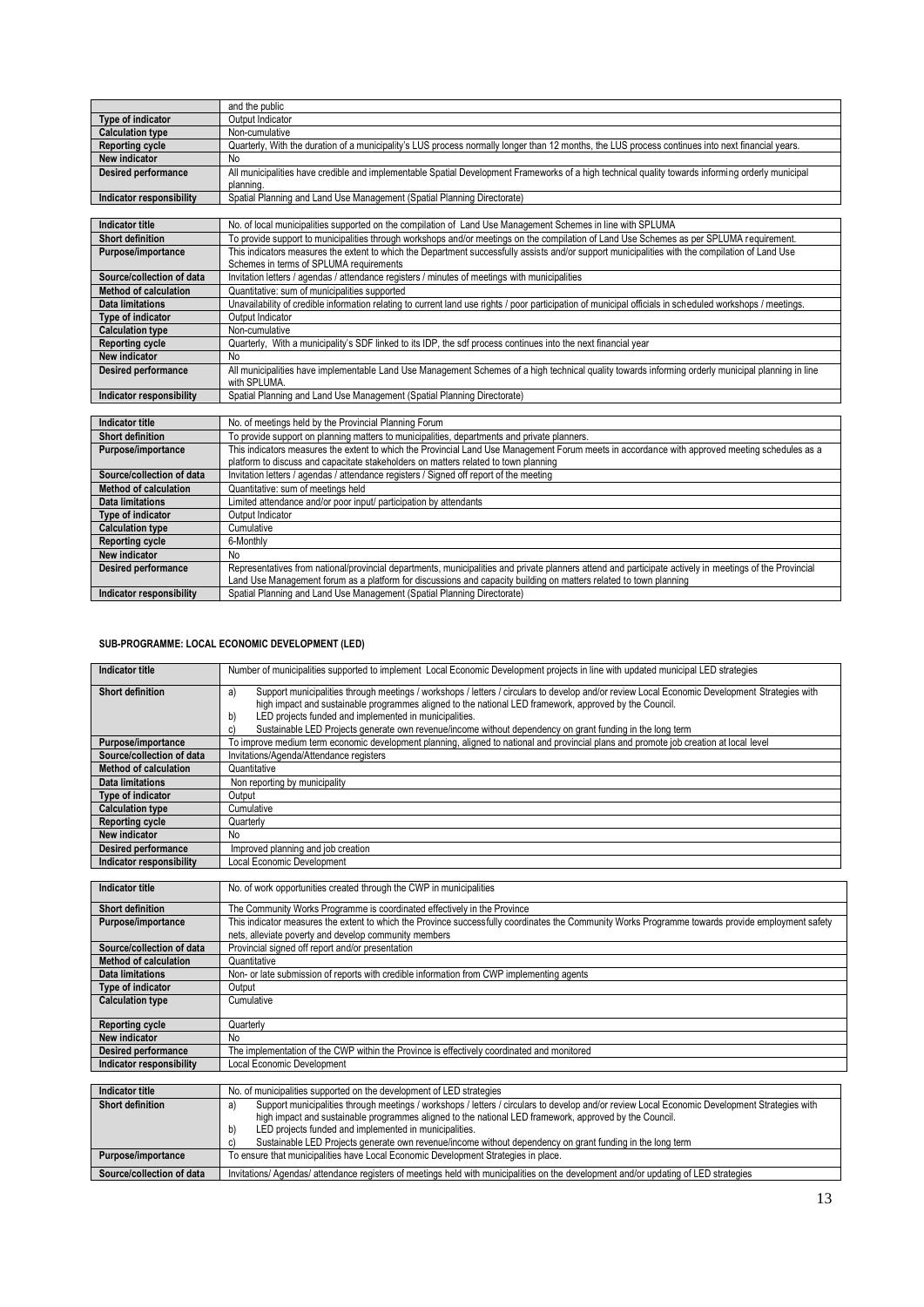| <b>Method of calculation</b> | Quantitative: sum of municipalities supported                                                                                                                                                                                                                       |
|------------------------------|---------------------------------------------------------------------------------------------------------------------------------------------------------------------------------------------------------------------------------------------------------------------|
| <b>Data limitations</b>      | Lack of participation by municipalities and other stakeholders / non-attendance of scheduled meetings by stakeholders.                                                                                                                                              |
| Type of indicator            | Output Indicator                                                                                                                                                                                                                                                    |
| <b>Calculation type</b>      | Cumulative                                                                                                                                                                                                                                                          |
| <b>Reporting cycle</b>       | Quarterly                                                                                                                                                                                                                                                           |
| New indicator                | Yes                                                                                                                                                                                                                                                                 |
| <b>Desired performance</b>   | All municipalities have implemented LED projects in line with their strategies towards improving job creation (updated) LED                                                                                                                                         |
| Indicator responsibility     | Local Economic Development (IDP/LED Directorate)                                                                                                                                                                                                                    |
|                              |                                                                                                                                                                                                                                                                     |
| <b>Indicator title</b>       | No. of municipalities supported on functional LED units                                                                                                                                                                                                             |
| <b>Short definition</b>      | To support municipalities through capacity building workshops, regular meetings, the provision of information on related LED issues, regular evaluation of<br>LED Strategies and the evaluation of the human resource capacity of LED Units within municipalities   |
| Purpose/importance           | This indicator serves to measure the extent to which the Department supported municipalities towards creating the required capacity to deliver on their<br>mandate regarding the implementation of LED issues, thereby enhancing economic growth within their space |
| Source/collection of data    | Invitations/ agendas/ attendance registers of meetings held with municipalities on the functionality of LED units                                                                                                                                                   |
| <b>Method of calculation</b> | Quantitative: sum of municipalities supported                                                                                                                                                                                                                       |
| Data limitations             | Lack of participation by municipalities and other stakeholders / non-attendance of scheduled meetings by stakeholders.                                                                                                                                              |
| Type of indicator            | Output Indicator                                                                                                                                                                                                                                                    |
| <b>Calculation type</b>      | Cumulative                                                                                                                                                                                                                                                          |
| <b>Reporting cycle</b>       | Quarterly                                                                                                                                                                                                                                                           |
| New indicator                | Yes                                                                                                                                                                                                                                                                 |
| <b>Desired performance</b>   | Municipalities effective and efficiently implement local economic development programmes towards enhancing economic growth within their space                                                                                                                       |
| Indicator responsibility     | Local Economic Development (IDP/LED Directorate)                                                                                                                                                                                                                    |
|                              |                                                                                                                                                                                                                                                                     |
| <b>Indicator title</b>       | No. of municipalities supported on the establishment of business development forums                                                                                                                                                                                 |

| Indicator title              | No. of municipalities supported on the establishment of business development forums                                                                 |
|------------------------------|-----------------------------------------------------------------------------------------------------------------------------------------------------|
| <b>Short definition</b>      | To facilitate the establishment of business development forums within municipal areas as a platform for LED stakeholders to discuss and enhance the |
|                              | successful implementation of LED initiatives / programmes                                                                                           |
| Purpose/importance           | This indicator measures the extent to which the Department supports municipalities to establish business development forums as partnerships between |
|                              | government and private business on the implementation of LED initiatives / programmes                                                               |
| Source/collection of data    | Invitations, agendas, attendance registers and minutes of meetings held with municipalities on the establishment of business development forums     |
| <b>Method of calculation</b> | Quantitative: sum of municipalities supported                                                                                                       |
| <b>Data limitations</b>      | Lack of participation by municipalities and other stakeholders / non-attendance of scheduled meetings by stakeholders.                              |
| Type of indicator            | Output Indicator                                                                                                                                    |
| <b>Calculation type</b>      | Cumulative                                                                                                                                          |
| <b>Reporting cycle</b>       | Quarterly                                                                                                                                           |
| New indicator                | No                                                                                                                                                  |
| Desired performance          | Business Development Forums are established and fully functional towards serving as a platform for LED stakeholders towards enhancing economic      |
|                              | growth within municipal boundaries                                                                                                                  |
| Indicator responsibility     | Local Economic Development (IDP/LED Directorate)                                                                                                    |

| Indicator title              | Monitor the number of jobs created through MIG                                                                                                           |
|------------------------------|----------------------------------------------------------------------------------------------------------------------------------------------------------|
|                              |                                                                                                                                                          |
| <b>Short definition</b>      | The impact of the MIG on job creation is monitored                                                                                                       |
| Purpose/importance           | This indicator measures the extent to which the MIG improves job creation in the Province towards providing employment safety nets, alleviate poverty    |
|                              | and develop community members                                                                                                                            |
| Source/collection of data    | Signed-off (provincial) report compiled and submitted on the status of the CWP within the Province, informed by signed-off and credible reports received |
|                              | from CWP implementing agents/Signed off guarterly MIG reports by Municipal Managers on job creation within 18 Municipalities                             |
| <b>Method of calculation</b> | Quantitative                                                                                                                                             |
| <b>Data limitations</b>      | Non- or late submission of reports with credible information from Municipal Managers                                                                     |
| Type of indicator            | Output                                                                                                                                                   |
| <b>Calculation type</b>      | Cumulative                                                                                                                                               |
|                              |                                                                                                                                                          |
| <b>Reporting cycle</b>       | Quarterly                                                                                                                                                |
| New indicator                | No                                                                                                                                                       |
| <b>Desired performance</b>   | MIG contributes to improved job creation in the Province                                                                                                 |
| Indicator responsibility     | Municipal Infrastructure.                                                                                                                                |

## **SUB-PROGRAMME: MUNICIPAL INFRASTRUCTURE**

| <b>Indicator title</b>       | No. of functional coordinating structures for infrastructure development and service delivery:                                                             |
|------------------------------|------------------------------------------------------------------------------------------------------------------------------------------------------------|
|                              | <b>MIG Coordinating Forum</b><br>٠                                                                                                                         |
|                              | Basic Services Coordinating Forum                                                                                                                          |
| <b>Short definition</b>      | Effective (provincial) coordinating structure in place and functional towards improving municipal infrastructure development and related service delivery  |
|                              | This indicator measures the extent to which functional coordinating structures are in place in the Province supported by sector departments towards        |
|                              | coordinating and/or improving municipal infrastructure development and effective and efficient operation and maintenance of infrastructure within          |
| Purpose/importance           | municipalities.                                                                                                                                            |
| Source/collection of data    | Invitations, agendas, attendance registers and minutes of meetings held by provincial coordinating structures.                                             |
| <b>Method of calculation</b> | Quantitative                                                                                                                                               |
|                              | Lack of credible information provided by municipalities. Lack of attendance and/or participation in meetings of (provincial) coordinating structures       |
| <b>Data limitations</b>      | dealing with municipal infrastructure                                                                                                                      |
| Type of indicator            | Output                                                                                                                                                     |
| <b>Calculation type</b>      | Cumulative                                                                                                                                                 |
| <b>Reporting cycle</b>       | Quarterly                                                                                                                                                  |
| New indicator                | No                                                                                                                                                         |
| Desired performance          | All municipalities and sector departments attend and participate in meetings of (provincial) coordinating structures dealing with municipal infrastructure |
| Indicator responsibility     | Municipal Infrastructure monitoring and evaluation, FBS and partnership and Municipal technical services directorates.                                     |
|                              |                                                                                                                                                            |
| <b>Indicator title</b>       | No. of municipalities supported with service delivery programmes                                                                                           |
|                              | <b>District Municipality</b>                                                                                                                               |
|                              | the seath Marcel also without                                                                                                                              |

|                         | , Municipality<br>∟ocal                                                                                                                                                               |
|-------------------------|---------------------------------------------------------------------------------------------------------------------------------------------------------------------------------------|
| <b>Short definition</b> | maintenance<br>municipa<br>through<br>meetings<br>and/or<br>and/oi<br>planning.<br>implementation.<br>operation<br><b>Municipalities</b><br>are<br>assisted<br>workshops<br>the<br>on |
|                         | infrastructure programmes and projects towards improved service delivery                                                                                                              |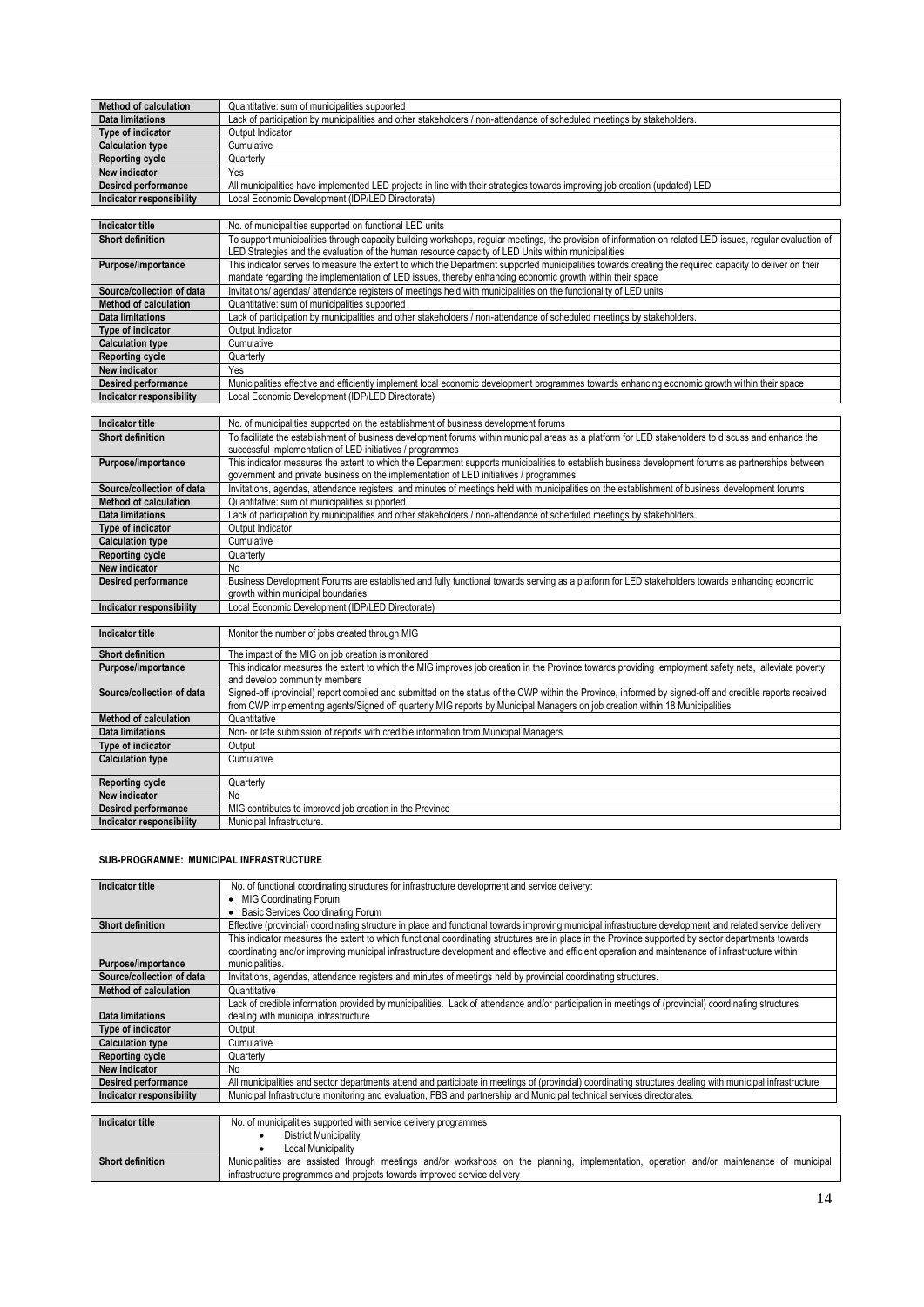| Purpose/importance              | This indicator measures the extent to which municipalities are supported to plan, implement, operate and/or maintain municipal infrastructure<br>programmes towards improved service delivery to the community                                                                                                                                                        |
|---------------------------------|-----------------------------------------------------------------------------------------------------------------------------------------------------------------------------------------------------------------------------------------------------------------------------------------------------------------------------------------------------------------------|
| Source/collection of data       | (Signed-off) reports received from sector departments and relevant entities on the type and frequency of support provided to municipalities on matters<br>related to the development and implementation of infrastructure programmes and/or projects to ensure effective service delivery to the community                                                            |
| <b>Method of calculation</b>    | Quantitative                                                                                                                                                                                                                                                                                                                                                          |
| Data limitations                | Lack of credible information received from sector departments and relevant entities relating to assistance provided to municipalities on municipal<br>infrastructure planning and/or delivery. Non-attendance of municipalities, sector departments and/or relevant entities in meetings dealing with municipal<br>infrastructure development and/or -implementation. |
| Type of indicator               | Output                                                                                                                                                                                                                                                                                                                                                                |
| <b>Calculation type</b>         | Non-Cumulative                                                                                                                                                                                                                                                                                                                                                        |
| <b>Reporting cycle</b>          | Quarterly                                                                                                                                                                                                                                                                                                                                                             |
| New indicator                   | No.                                                                                                                                                                                                                                                                                                                                                                   |
| Desired performance             | Improved municipal infrastructure planning and -delivery.                                                                                                                                                                                                                                                                                                             |
| <b>Indicator responsibility</b> | Municipal Infrastructure                                                                                                                                                                                                                                                                                                                                              |

| <b>Indicator title</b>       | Number of municipalities supported to implement indigent policies                                                                                                                                   |
|------------------------------|-----------------------------------------------------------------------------------------------------------------------------------------------------------------------------------------------------|
| <b>Short definition</b>      | Provide support to municipalities through meetings and/or workshops in developing/reviewing indigent policies and/or updating indigent registers in<br>alignment with the national policy framework |
|                              |                                                                                                                                                                                                     |
| Purpose/importance           | This indicator measures the extent to which municipalities are assisted to successfully implement their indigent policies / registers towards providing free                                        |
|                              | basic services to indigent households                                                                                                                                                               |
| Source/collection of data    | Invitations, attendance registers and singed off reports held with municipalities towards assisting municipalities to align and implement their indigent                                            |
|                              |                                                                                                                                                                                                     |
|                              | policies and registers with the national policy framework                                                                                                                                           |
| <b>Method of calculation</b> | Quantitative                                                                                                                                                                                        |
| <b>Data limitations</b>      | Lack of credible information provided by municipalities. Non-attendance of meetings / workshops arranged with municipalities towards assisting them on                                              |
|                              | the development and/or review of their indigent policies and registers with the national policy framework                                                                                           |
| <b>Type of indicator</b>     | Output                                                                                                                                                                                              |
| <b>Calculation type</b>      | Cumulative                                                                                                                                                                                          |
| <b>Reporting cycle</b>       | Quarterly                                                                                                                                                                                           |
| New indicator                | No                                                                                                                                                                                                  |
| <b>Desired performance</b>   | All municipalities develop and/or review their indigent policies and registers with the national policy framework towards providing access to free basic                                            |
|                              | services to indigent households                                                                                                                                                                     |
| Indicator responsibility     | Municipal Infrastructure                                                                                                                                                                            |

| <b>Indicator title</b>       | Monitor the extent to which qualifying households have access to basic services                                                                       |
|------------------------------|-------------------------------------------------------------------------------------------------------------------------------------------------------|
| <b>Short definition</b>      | to report eradication of backlogs on basic services                                                                                                   |
| Purpose/importance           | To keep the HOD informed of access to basic services (Water, sanitation and electricity) by eradicating backlogs within municipalities as required by |
|                              | Outcome 9 standard indicator.                                                                                                                         |
| Source/collection of data    | Signed off reports                                                                                                                                    |
| <b>Method of calculation</b> | Quantitative:                                                                                                                                         |
| Data limitations             | Municipalities not submitting information.                                                                                                            |
| Type of indicator            | Output Indicator                                                                                                                                      |
| <b>Calculation type</b>      | Cumulative                                                                                                                                            |
| <b>Reporting cycle</b>       | Quarterly                                                                                                                                             |
| <b>New indicator</b>         | No.                                                                                                                                                   |
| <b>Desired performance</b>   | Well developed communities with access to all basic services                                                                                          |
| Indicator responsibility     | Municipal Infrastructure (Municipal Infrastructure monitoring and evaluation Directorate)                                                             |
|                              |                                                                                                                                                       |

| <b>Indicator title</b>       | Monitor MIG Expenditure within municipalities                                                     |
|------------------------------|---------------------------------------------------------------------------------------------------|
| <b>Short definition</b>      | To consolidate MIG financial performance in accordance with the DORA framework                    |
| Purpose/importance           | This indicator measures the extent to which municipalities report expenditure on the MIG          |
| Source/collection of data    | Consolidated DORA report for MIG                                                                  |
| <b>Method of calculation</b> | Quantitative:                                                                                     |
| Data limitations             | Non compliance of municipalities                                                                  |
| Type of indicator            | Output Indicator                                                                                  |
| <b>Calculation type</b>      | Cumulative                                                                                        |
| <b>Reporting cycle</b>       | Monthly                                                                                           |
| New indicator                | No                                                                                                |
| Desired performance          | Local municipalities spend 100% of allocated MIG funds within a specific municipal financial year |
| Indicator responsibility     | Municipal Infrastructure (Municipal Infrastructure monitoring and evaluation Directorate)         |

| <b>Indicator title</b>       | Monitor the operation and maintenance of infrastructure within municipalities                                                           |
|------------------------------|-----------------------------------------------------------------------------------------------------------------------------------------|
| <b>Short definition</b>      | To consolidate the progress through monitoring operations and maintenance of infrastructure of municipalities.                          |
| Purpose/importance           | Enhancing continuous delivery of service to the community.                                                                              |
| Source/collection of data    | Signed off report from the municipality's progress.                                                                                     |
| <b>Method of calculation</b> | Quantitative: sum of local municipalities supported                                                                                     |
| Data limitations             | Inaccurate and/or non-validated data provided by municipalities. Non-attendance of meetings / workshops etc. arranged by the Department |
| Type of indicator            | Output Indicator                                                                                                                        |
| <b>Calculation type</b>      | Cumulative                                                                                                                              |
| <b>Reporting cycle</b>       | Quarterly                                                                                                                               |
| New indicator                | No.                                                                                                                                     |
| <b>Desired performance</b>   | Prolonged life span of municipal assets and reduced number of service delivery protest in the municipalities.                           |
|                              |                                                                                                                                         |
| Indicator responsibility     | Municipal Infrastructure                                                                                                                |

| Indicator title         | Monitor the following:                                                                                                                                                                                                                                                                                                 |
|-------------------------|------------------------------------------------------------------------------------------------------------------------------------------------------------------------------------------------------------------------------------------------------------------------------------------------------------------------|
|                         | The extent to which municipalities have developed and implemented FBS policies                                                                                                                                                                                                                                         |
|                         | The no. of qualifying households having access to FBS                                                                                                                                                                                                                                                                  |
| <b>Short definition</b> | To support municipalities through meetings, workshops and/or interventions (where necessary) towards providing, through the development and<br>successful implementation of policies and strategies, qualifying households access to free basic services such as water, refuse removal, sanitation and<br>electricity. |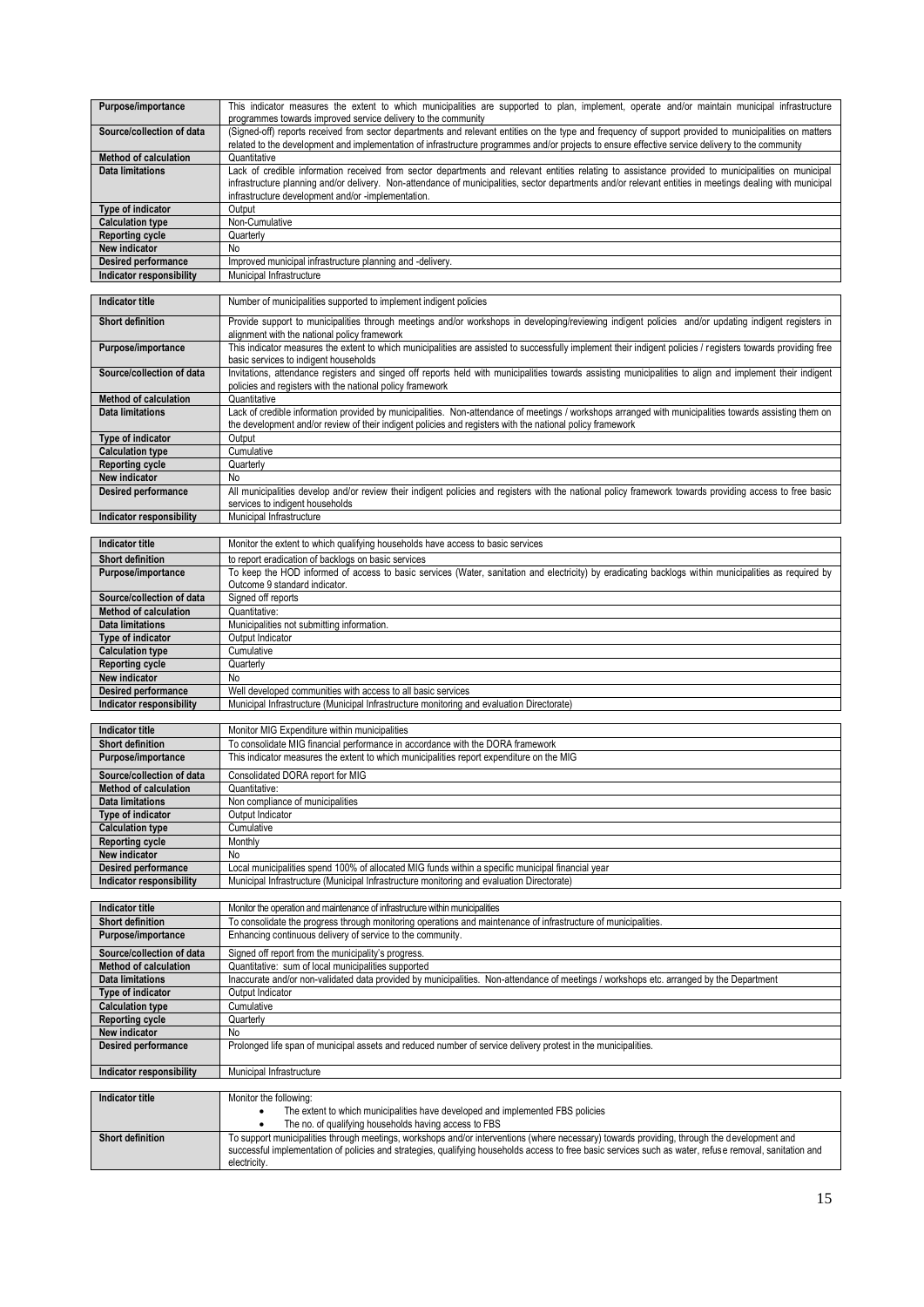| Purpose/importance           | This indicator measures the extent to which Department successfully supports local municipalities to provide qualifying households access to free basic<br>services through the development and successful implementation of policies and strategies in this regard, thereby giving effect to the national policy on<br>Free Basic Services of 2000 in line with the National Indigent Policy Framework. |
|------------------------------|----------------------------------------------------------------------------------------------------------------------------------------------------------------------------------------------------------------------------------------------------------------------------------------------------------------------------------------------------------------------------------------------------------|
| Source/collection of data    | FBS Monitoring template and the signed off report.                                                                                                                                                                                                                                                                                                                                                       |
| <b>Method of calculation</b> | Quantitative: sum of local municipalities supported                                                                                                                                                                                                                                                                                                                                                      |
| Data limitations             | Inaccurate and/or non-validated data provided by municipalities. Non-attendance of meetings / workshops etc. arranged by the Department                                                                                                                                                                                                                                                                  |
| Type of indicator            | Output Indicator                                                                                                                                                                                                                                                                                                                                                                                         |
| <b>Calculation type</b>      | Cumulative                                                                                                                                                                                                                                                                                                                                                                                               |
| <b>Reporting cycle</b>       | Quarterly                                                                                                                                                                                                                                                                                                                                                                                                |
| New indicator                | No                                                                                                                                                                                                                                                                                                                                                                                                       |
| Desired performance          | Municipalities having credible Indigent policies and Registers that are aligned to the National Framework on Municipal Indigent Policies.                                                                                                                                                                                                                                                                |
| Indicator responsibility     | Municipal Infrastructure (Free Basic Services Directorate)                                                                                                                                                                                                                                                                                                                                               |
|                              |                                                                                                                                                                                                                                                                                                                                                                                                          |
|                              | .<br><br>.                                                                                                                                                                                                                                                                                                                                                                                               |

| Indicator title              | Monitor the extent to which technical posts in municipalities are filled with competent persons towards improving infrastructure delivery and operation |
|------------------------------|---------------------------------------------------------------------------------------------------------------------------------------------------------|
| <b>Short definition</b>      | To ensure that municipalities are adviced on the skilled technical personnel to imrove infrastructure service delivery.                                 |
| Purpose/importance           | Capacitate municipalities in infrasturture service delivery.                                                                                            |
| Source/collection of data    | Signed-off reports reflecting the technical capacity of municipalities towards improving infrastructure delivery and operation                          |
| <b>Method of calculation</b> | Quantitative                                                                                                                                            |
| Data limitations             | Lack of cooperation from municipalities to subm'it accurate, validated information                                                                      |
| Type of indicator            | Output Indicator                                                                                                                                        |
| <b>Calculation type</b>      | Cumulative                                                                                                                                              |
| <b>Reporting cycle</b>       | Annually                                                                                                                                                |
| New indicator                | Yes - B2B 10 Point Plan                                                                                                                                 |
| Desired performance          | Sustainability on technical skilled personel to improve the infrastructure service delivery in all municipalities.                                      |
| Indicator responsibility     | Municipal Infrastructure                                                                                                                                |

## **SUB-PROGRAMME: DISASTER MANAGEMENT**

| Indicator title              | Provincial Fire brigade services established by target date                                                                                                                                                                                                                                                                                                                                                                                                                                                                                                                        |
|------------------------------|------------------------------------------------------------------------------------------------------------------------------------------------------------------------------------------------------------------------------------------------------------------------------------------------------------------------------------------------------------------------------------------------------------------------------------------------------------------------------------------------------------------------------------------------------------------------------------|
| <b>Short definition</b>      | Provincial Fire Brigade services unit established to coordinate fire services activities in the province in terms of legislative requirements                                                                                                                                                                                                                                                                                                                                                                                                                                      |
| Purpose/importance           | To ensure effective and efficient oversight and support of the management of fires in the province                                                                                                                                                                                                                                                                                                                                                                                                                                                                                 |
| Source/collection of data    | Progress report covering the following:<br>A provincial fire services unit is established<br>Dedicated and qualified personnel to perform the function appointed<br>Provincial reports on fire services activities within the province which includes<br>Number of fire prevention activities;<br>$\circ$<br>Responses to key incidents that required rescue of life and property in the province<br>$\circ$<br>Support provided to municipal fire services.<br>$\circ$<br>Reports of activities undertaken by Category of Authorized Persons in terms of legislative requirements |
| <b>Method of calculation</b> | Qualitative                                                                                                                                                                                                                                                                                                                                                                                                                                                                                                                                                                        |
| <b>Data limitations</b>      | Non                                                                                                                                                                                                                                                                                                                                                                                                                                                                                                                                                                                |
| Type of indicator            | Output                                                                                                                                                                                                                                                                                                                                                                                                                                                                                                                                                                             |
| <b>Calculation type</b>      | Non-cumulative                                                                                                                                                                                                                                                                                                                                                                                                                                                                                                                                                                     |
| <b>Reporting cycle</b>       | Quarterly                                                                                                                                                                                                                                                                                                                                                                                                                                                                                                                                                                          |
| New indicator                | New                                                                                                                                                                                                                                                                                                                                                                                                                                                                                                                                                                                |
| Desired performance          | Improved prevention, response and recovery for fire in communities                                                                                                                                                                                                                                                                                                                                                                                                                                                                                                                 |
| Indicator responsibility     | Disaster Management                                                                                                                                                                                                                                                                                                                                                                                                                                                                                                                                                                |
|                              |                                                                                                                                                                                                                                                                                                                                                                                                                                                                                                                                                                                    |
| Indicator title              | No. of District Municipalities supported on Disaster Management Advisory Forums                                                                                                                                                                                                                                                                                                                                                                                                                                                                                                    |
| <b>Chart definition</b>      | To opeuro that the Municipal DM Advisory Forume meet in accordance with are determined dates towards eregting a discussion and information sharing                                                                                                                                                                                                                                                                                                                                                                                                                                 |

| <b>Short definition</b>      | To ensure that the Municipal DM Advisory Forums meet in accordance with pre-determined dates towards creating a discussion and information sharing   |
|------------------------------|------------------------------------------------------------------------------------------------------------------------------------------------------|
|                              | platform to all relevant role-players / stakeholders in disaster management                                                                          |
| Purpose/importance           | This indicator measures the extent to which the Municipal DM Advisory Forums meet in accordance with pre-determined meeting schedules, involving all |
|                              | identified stakeholders, thereby enhancing disaster planning, - mitigation and -management within the Province                                       |
| Source/collection of data    | Invitations, agendas, attendance registers and minutes of meetings of the Municipal DM Advisory Forums                                               |
| <b>Method of calculation</b> | Quantitative: sum of meetings held                                                                                                                   |
| Data limitations             | Non-attendance of participants in meetings, non-approval of pre-determined meeting schedule                                                          |
| Type of indicator            | Output Indicator                                                                                                                                     |
| <b>Calculation type</b>      | Cumulative                                                                                                                                           |
| <b>Reporting cycle</b>       | Quarterly                                                                                                                                            |
| New indicator                | No                                                                                                                                                   |
| Desired performance          | The Provincial DM Advisory Forum is fully functional and represented by all stakeholders and meets regularly towards enhancing disaster planning, -  |
|                              | mitigation and -management within the Free State Province                                                                                            |
| Indicator responsibility     | Disaster Management (Provincial Disaster Management Centre)                                                                                          |

| Indicator title              | No of District Municipalities supported on Disaster Risk Management Plans.                                                                                                   |
|------------------------------|------------------------------------------------------------------------------------------------------------------------------------------------------------------------------|
| <b>Short definition</b>      | To capacitate, in partnership with District Municipalities, all local municipalities on the development and/or review of (municipal) Disaster Management                     |
|                              | Risk Management Plans through meetings and workshops                                                                                                                         |
| Purpose/importance           | This indicator measures the extent to which the Department, in partnership with District Municipalities, capacitate local municipalities on the development and/or review of |
|                              | (municipal) Disaster Management Risk Management Plans, thereby promoting disaster management planning, mitigation and -management in the Province                            |
| Source/collection of data    | Invitations, agendas, attendance registers and minutes of meetings held with district and metropolitan municipalities on matters related to the                              |
|                              | development, review and implementation of their disaster risk management plans                                                                                               |
| <b>Method of calculation</b> | Quantitative: sum of local municipalities supported in partnership with district municipalities                                                                              |
| Data limitations             | Lack of capacity within district municipalities to support local municipalities / non-attendance of meetings / workshops by local municipalities / lack of                   |
|                              | capacity within local municipalities / non-submission of signed/approved disaster management plans by local municipalities                                                   |
| Type of indicator            | Output Indicator                                                                                                                                                             |
| <b>Calculation type</b>      | Cumulative                                                                                                                                                                   |
| <b>Reporting cycle</b>       | Quarterly                                                                                                                                                                    |
| New indicator                | No                                                                                                                                                                           |
| Desired performance          | All local municipalities Approved (local) Disaster Management Plans as provided by local municipalities                                                                      |
| Indicator responsibility     | Disaster Management (Provincial Disaster Management Centre)                                                                                                                  |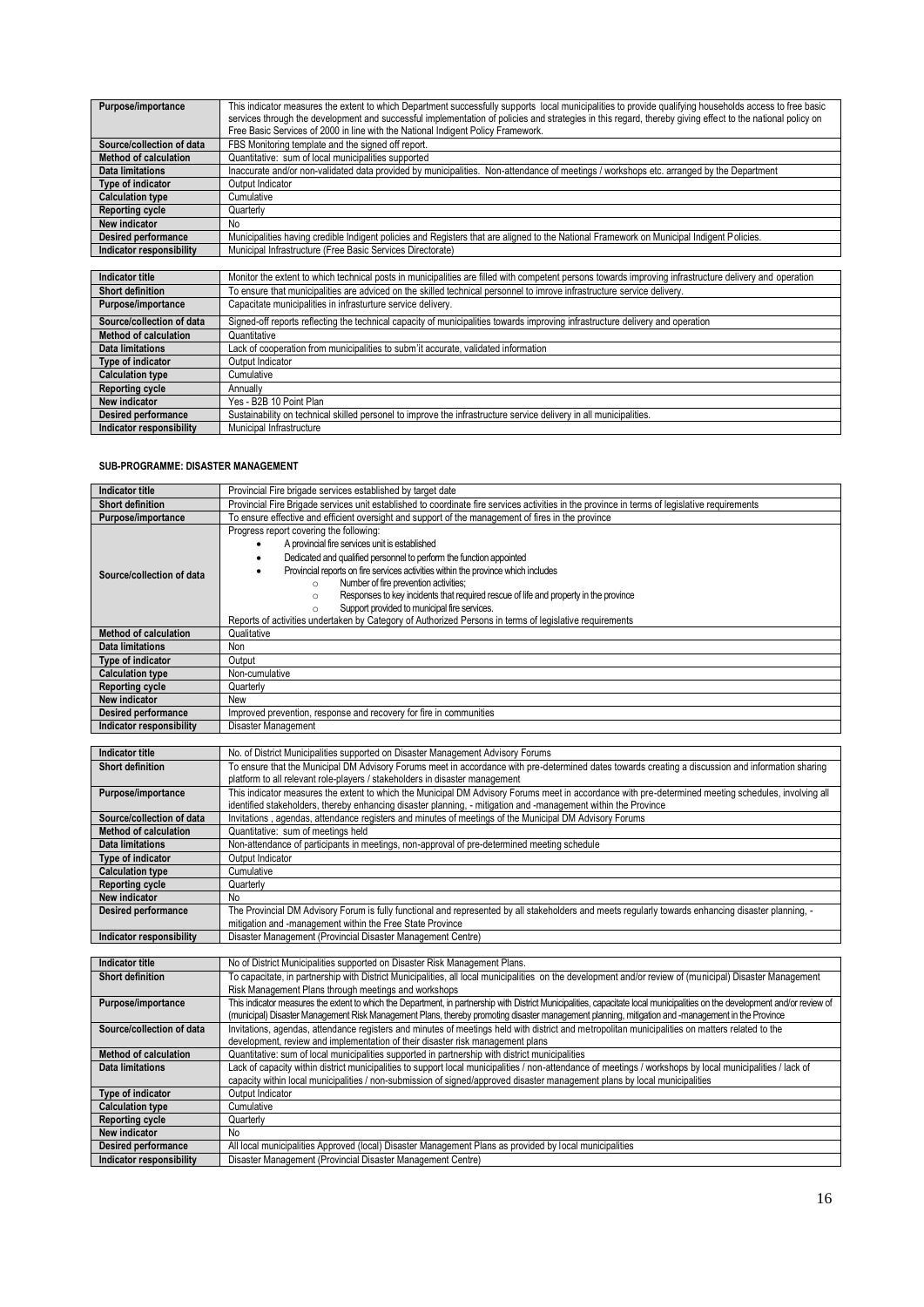| <b>Indicator title</b>       | Monitor the following:                                                                                                                       |
|------------------------------|----------------------------------------------------------------------------------------------------------------------------------------------|
|                              | The state of disaster management in the Province                                                                                             |
|                              | The state of fire services in the Province<br>٠                                                                                              |
|                              | The functionality of the Provincial DM Centre                                                                                                |
|                              | The functionality of the Provincial DM Advisory Forum                                                                                        |
|                              | The functionality of the Provincial Fire Services Advisory Committee                                                                         |
| <b>Short definition</b>      | To report on the state of disaster management in the FS Province                                                                             |
| Purpose/importance           | This indicator serves to measure the state of disaster management in the Province, and more specifically in relation to the following:       |
|                              | Disaster Management activities;                                                                                                              |
|                              | The results of the Provincial Disaster Management Centre's monitoring of risk reduction initiatives;<br>٠                                    |
|                              | Disasters and major incidents that occurred in the province;<br>٠                                                                            |
|                              | The classification, magnitude and severity of these disasters and major incidents;                                                           |
|                              | Progress with the preparation, updating and implementation of disaster management plans and strategies.                                      |
| Source/collection of data    | Bi-annual signed off reports.                                                                                                                |
| <b>Method of calculation</b> | Quantitative                                                                                                                                 |
| <b>Data limitations</b>      | Lack of response from all disaster management role-players to provide accurate and up to date information to the Department within due dates |
| Type of indicator            | Output Indicator                                                                                                                             |
| <b>Calculation type</b>      | Cumulative: sum of reports                                                                                                                   |
| <b>Reporting cycle</b>       | Bi-annually and quarterly                                                                                                                    |
| <b>New indicator</b>         | No                                                                                                                                           |
| <b>Desired performance</b>   | Accurate and comprehensive information is collected and made available on the state of disaster management within the Province               |
| Indicator responsibility     | Disaster Management (Provincial Disaster Management Centre)                                                                                  |
|                              |                                                                                                                                              |
| Indicator title              | Monitor the functionality of Municipal Disaster Management Centres                                                                           |

| Indicator title            | Monitor the functionality of Municipal Disaster Management Centres                                                           |
|----------------------------|------------------------------------------------------------------------------------------------------------------------------|
| <b>Short definition</b>    | To monitor the functionality of Municipal DM centres in the FS Province                                                      |
| Purpose/importance         | This indicator measures the functionality of municipal DM centre in the FS Province.                                         |
| Source/collection of data  | Signed off quarterly reports                                                                                                 |
| Method of calculation      | Quantitative: sum of reports                                                                                                 |
| Data limitations           | Failure by local authorities to status reports within due dates                                                              |
| Type of indicator          | Output Indicator                                                                                                             |
| <b>Calculation type</b>    | Cumulative                                                                                                                   |
| <b>Reporting cycle</b>     | Quarterly                                                                                                                    |
| New indicator              | Yes                                                                                                                          |
| <b>Desired performance</b> | All municipalities have fully functional DM Centres towards effectively and timeously dealing with disasters in the Province |
| Indicator responsibility   | Disaster Management (Provincial Disaster Management Centre)                                                                  |

# **SUB-PROGRAMME: INTEGRATED DEVELOPMENT PLANNING**

| Indicator title              | Number of municipalities supported with development of legally compliant IDP                                                                      |
|------------------------------|---------------------------------------------------------------------------------------------------------------------------------------------------|
|                              | Support to municipalities in the development of implementable IDPs through capacity building sessions, workshops, IDP forums and IDP assessments. |
| <b>Short definition</b>      | A legally compliant IDP should be developed according to the requirements of applicable legislation                                               |
| Purpose/importance           | Municipalities developing community responsive IDP's within legislated framework                                                                  |
| Source/collection of data    | IDP assessment and analysis reports                                                                                                               |
| <b>Method of calculation</b> | <b>Quantitative and Qualitative</b>                                                                                                               |
| Data limitations             | IDPs not adopted by Council as per IDP process plan                                                                                               |
| Type of indicator            | Output                                                                                                                                            |
| <b>Calculation type</b>      | Non cumulative                                                                                                                                    |
| <b>Reporting cycle</b>       | Annual                                                                                                                                            |
| New indicator                | No                                                                                                                                                |
| <b>Desired performance</b>   | All municipalities developed legally compliant IDPs                                                                                               |
| Indicator responsibility     | Development and Planning                                                                                                                          |

| <b>Indicator title</b>       | No. of municipalities monitored on the adoption of their IDPs:                                                                                         |
|------------------------------|--------------------------------------------------------------------------------------------------------------------------------------------------------|
|                              | Metro                                                                                                                                                  |
|                              | District                                                                                                                                               |
|                              | Local                                                                                                                                                  |
| <b>Short definition</b>      | To monitor the extent that municipalities comply with the IDP/budget processes as stated in chapter 5 of the MSA and the time-frames stipulated in the |
|                              | MFMA. This will be done through written requests to municipalities to submit their IDP/budget process plans which meets the legislative requirements   |
| Purpose/importance           | This indicators measures the extent to which municipalities have a legally compliant IDP in place within required time-frames and in compliance with   |
|                              | Chapter 5 of the Municipal Systems Act                                                                                                                 |
| Source/collection of data    | Letters, council resolution, signed off adoption template report                                                                                       |
| <b>Method of calculation</b> | Quantitative                                                                                                                                           |
| Data limitations             | Non compliance of municipalities to legislation and late submission to Cogta                                                                           |
| <b>Type of indicator</b>     | Output Indicator                                                                                                                                       |
| <b>Calculation type</b>      | Non-cumulative                                                                                                                                         |
| <b>Reporting cycle</b>       | Annually                                                                                                                                               |
| New indicator                | No                                                                                                                                                     |
| Desired performance          | Adhering to time frames in the adoption process, submitting the necessary documents (i.e. Council resolution) to Cogta in preparation of the IDP       |
|                              | assessment                                                                                                                                             |
| Indicator responsibility     | Directorate IDP and LED                                                                                                                                |

| Indicator title           | No. of support initiatives implemented and sustained towards improving municipal IDPs:                                                                                                                                                                                                                                                                                                    |
|---------------------------|-------------------------------------------------------------------------------------------------------------------------------------------------------------------------------------------------------------------------------------------------------------------------------------------------------------------------------------------------------------------------------------------|
|                           | Provincial IDP Managers Forum                                                                                                                                                                                                                                                                                                                                                             |
|                           | Provincial IDP Assessment Session                                                                                                                                                                                                                                                                                                                                                         |
| <b>Short definition</b>   | To co-ordinate, facilitate and support municipalities through workshops, forums and capacity building sessions in collaboration with other participants (i.e.                                                                                                                                                                                                                             |
|                           | SoE's. Sector Departments. SALGA. etc)                                                                                                                                                                                                                                                                                                                                                    |
| Purpose/importance        | The indicator seeks to strengthen the capacity of municipalities to have legally compliant IDP's by discussing IDP-related developmental processes and<br>by creating space for information sharing and knowledge exchange. Furthermore, these initiatives assist municipalities to obtain inputs and comments on<br>national and provincial processes that have an impact on their IDPs. |
| Source/collection of data | Invitations, agenda, attendance register, minutes/presentations made in the meeting or workshop and                                                                                                                                                                                                                                                                                       |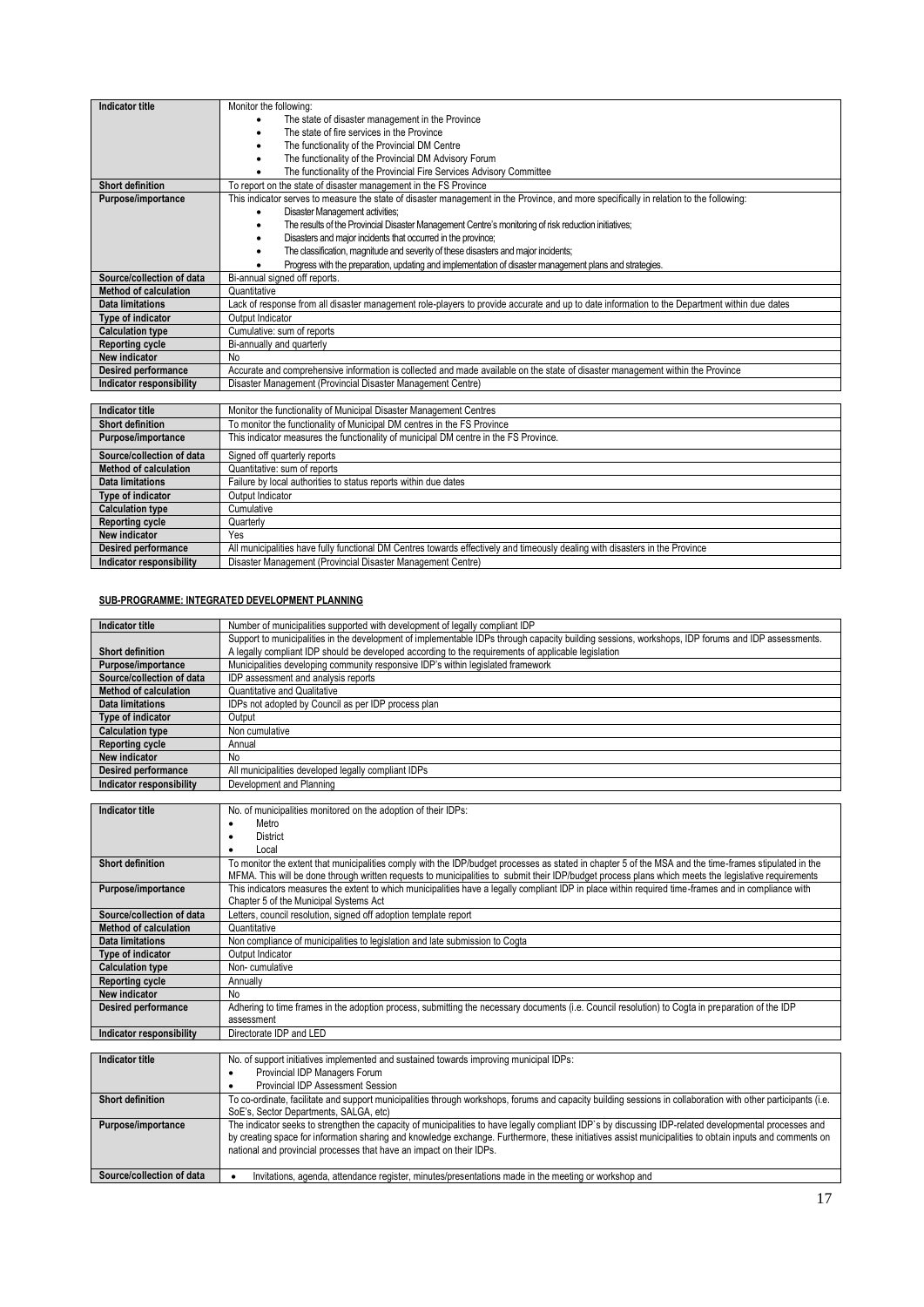|                              | Provincial IDP assessment report                                                                                      |
|------------------------------|-----------------------------------------------------------------------------------------------------------------------|
| <b>Method of calculation</b> | Quantitative                                                                                                          |
| Data limitations             | Inconsistency with regard to sector departments representatives during planning Forums and during assessment sessions |
| Type of indicator            | Output Indicator                                                                                                      |
| <b>Calculation type</b>      | Cumulative iro quarterly targets, non-cumulative iro annual target                                                    |
| <b>Reporting cycle</b>       | Quarterly and Annually                                                                                                |
| New indicator                | No                                                                                                                    |
| <b>Desired performance</b>   | Effective initiatives which yields meaningful planning and support to municipalities                                  |
| Indicator responsibility     | Directorate IDP and LED                                                                                               |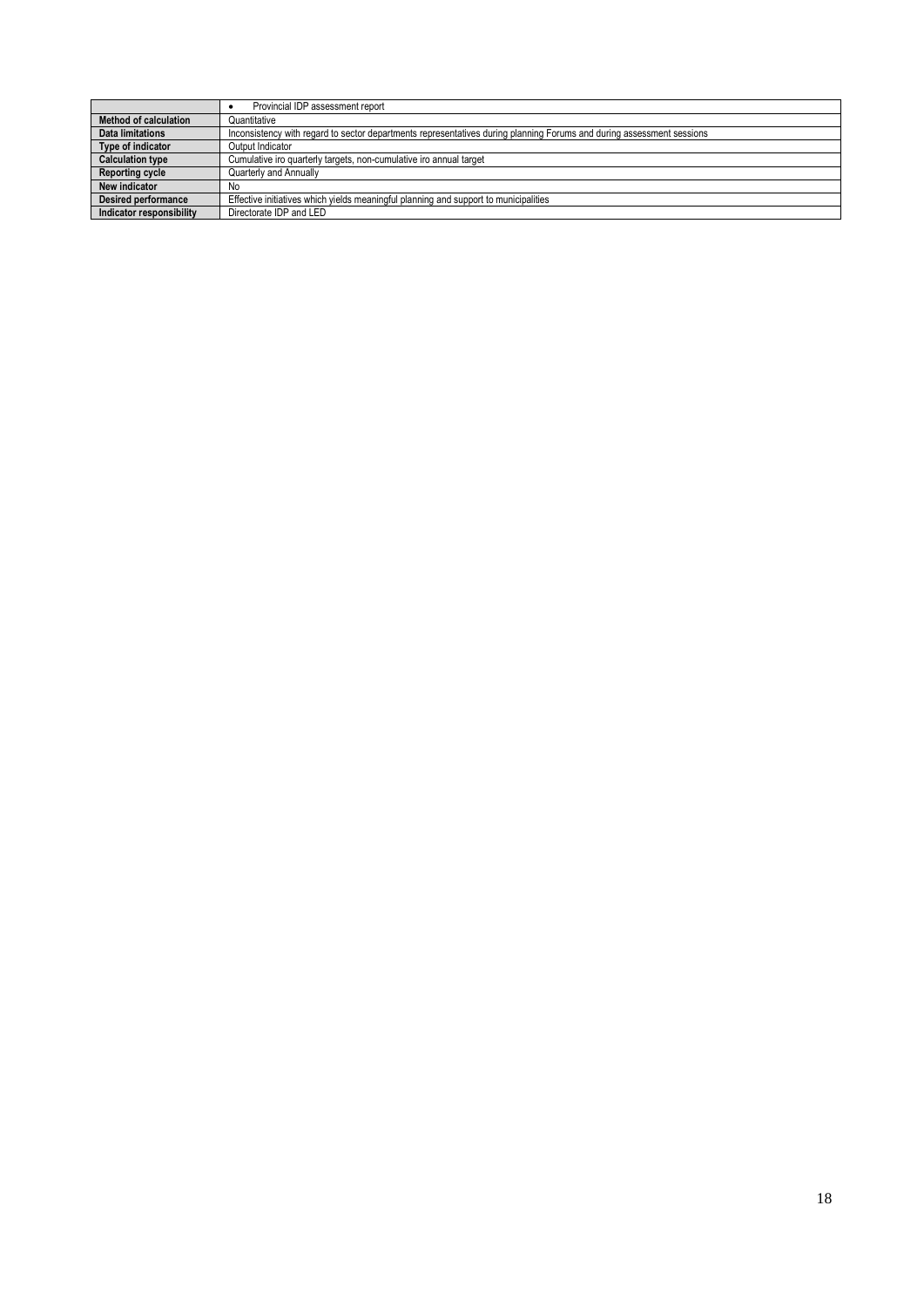## **PROGRAMME 4: TRADITIONAL INSTITUTIONAL MANAGEMENT**

# **SUB-PROGRAMME: TRADITIONAL INSTITUTIONAL ADMINISTRATION**

| <b>Indicator title</b>                        | No. of Traditional Councils audited                                                                            |
|-----------------------------------------------|----------------------------------------------------------------------------------------------------------------|
| <b>Short definition</b>                       | To ensure that traditional councils comply with the PFMA, PSA, SCM and HR policies.                            |
| Purpose/importance                            | To promote accountability and sound financial management on the use of public funds                            |
| Source/collection of data                     | Audit report                                                                                                   |
| <b>Method of calculation</b>                  | Quantitative                                                                                                   |
| <b>Data limitations</b>                       | Lack of cooperation from traditional leaders                                                                   |
| <b>Type of indicator</b>                      | Output Indicator                                                                                               |
| <b>Calculation type</b>                       | Non cumulative                                                                                                 |
| <b>Reporting cycle</b>                        | Annually                                                                                                       |
| New indicator                                 | No                                                                                                             |
| Desired performance                           | Accountable use of public funds by traditional councils, compliance with the PFMA                              |
| Indicator responsibility                      | Directorate Traditional Institutional Management, Directorate Internal Audit                                   |
| <b>Indicator title</b>                        | No. of Traditional Councils supported towards reducing audit findings                                          |
| <b>Short definition</b>                       | To ensure that traditional councils comply with the PFMA, PSA, SCM and HR policies.                            |
| Purpose/importance                            | To promote accountability and sound financial management on the use of public funds                            |
| Source/collection of data                     | Audit report                                                                                                   |
| <b>Method of calculation</b>                  | Quantitative                                                                                                   |
| <b>Data limitations</b>                       | Lack of cooperation from traditional leaders                                                                   |
| Type of indicator                             | Output Indicator                                                                                               |
| <b>Calculation type</b>                       | Non cumulative                                                                                                 |
| <b>Reporting cycle</b>                        | Annually                                                                                                       |
| New indicator                                 | No                                                                                                             |
| Desired performance                           | Accountable use of public funds by traditional councils, compliance with the PFMA                              |
| Indicator responsibility                      | Directorate Traditional Institutional Management, Directorate Internal Audit                                   |
|                                               |                                                                                                                |
| <b>Indicator title</b>                        | Monitor the status of the Back to Back Programme in Traditional Councils                                       |
| <b>Short definition</b>                       | Any project initiative form the Back to back projects in the council                                           |
| Purpose/importance                            | To report on any projects under took by the back to back project                                               |
| Source/collection of data                     |                                                                                                                |
| <b>Method of calculation</b>                  | Signed off report<br>Quantitative                                                                              |
| <b>Data limitations</b>                       | Lack of cooperation from traditional leaders                                                                   |
| Type of indicator                             | Output Indicator                                                                                               |
| <b>Calculation type</b>                       | Non cumulative                                                                                                 |
| <b>Reporting cycle</b>                        | annually                                                                                                       |
| New indicator                                 | No                                                                                                             |
| <b>Desired performance</b>                    | Accountable use of public funds by traditional councils, compliance with the PFMA                              |
| Indicator responsibility                      | Directorate Traditional Institutional Management, Directorate Internal Audit                                   |
|                                               |                                                                                                                |
| <b>Indicator title</b>                        | No. of partnerships facilitated for traditional councils                                                       |
| <b>Short definition</b>                       | To facilitate the establishment of partnerships between traditional councils and stakeholders                  |
| Purpose/importance                            | To formalize the existing informal partnerships of traditional councils and stakeholders                       |
|                                               |                                                                                                                |
| Source/collection of data                     | Attendance register of meetings held, Service Level Agreements, Lease Agreements, Memoranda of Understanding   |
| <b>Method of calculation</b>                  | Quantitative                                                                                                   |
| <b>Data limitations</b><br>Type of indicator  | Non cooperation by traditional leaders<br>Output Indicator                                                     |
| <b>Calculation type</b>                       | Non cumulative                                                                                                 |
| <b>Reporting cycle</b>                        | Annually                                                                                                       |
| New indicator                                 | No                                                                                                             |
| <b>Desired performance</b>                    | Formal partnerships between traditional councils and stakeholders in place                                     |
| Indicator responsibility                      | Directorate Traditional Institutional Management.                                                              |
|                                               |                                                                                                                |
| <b>Indicator title</b>                        | Monitor the performance of Traditional Councils<br>To facilitate reporting of traditional councils performance |
| <b>Short definition</b><br>Purpose/importance | To ensure accountability, monitoring and evaluation of the performance of traditional councils                 |
|                                               |                                                                                                                |
| Source/collection of data                     | Performance reports and attendance registers.                                                                  |
| <b>Method of calculation</b>                  | Quantitative                                                                                                   |
| <b>Data limitations</b>                       | Failure to report by traditional councils                                                                      |
| Type of indicator                             | Output Indicator                                                                                               |
| <b>Calculation type</b>                       | Cumulative<br>Bi annually                                                                                      |
| <b>Reporting cycle</b><br>New indicator       | No                                                                                                             |
| Desired performance                           | Improved functioning of traditional councils                                                                   |
| Indicator responsibility                      | Directorate Traditional Institutional Management                                                               |
|                                               |                                                                                                                |